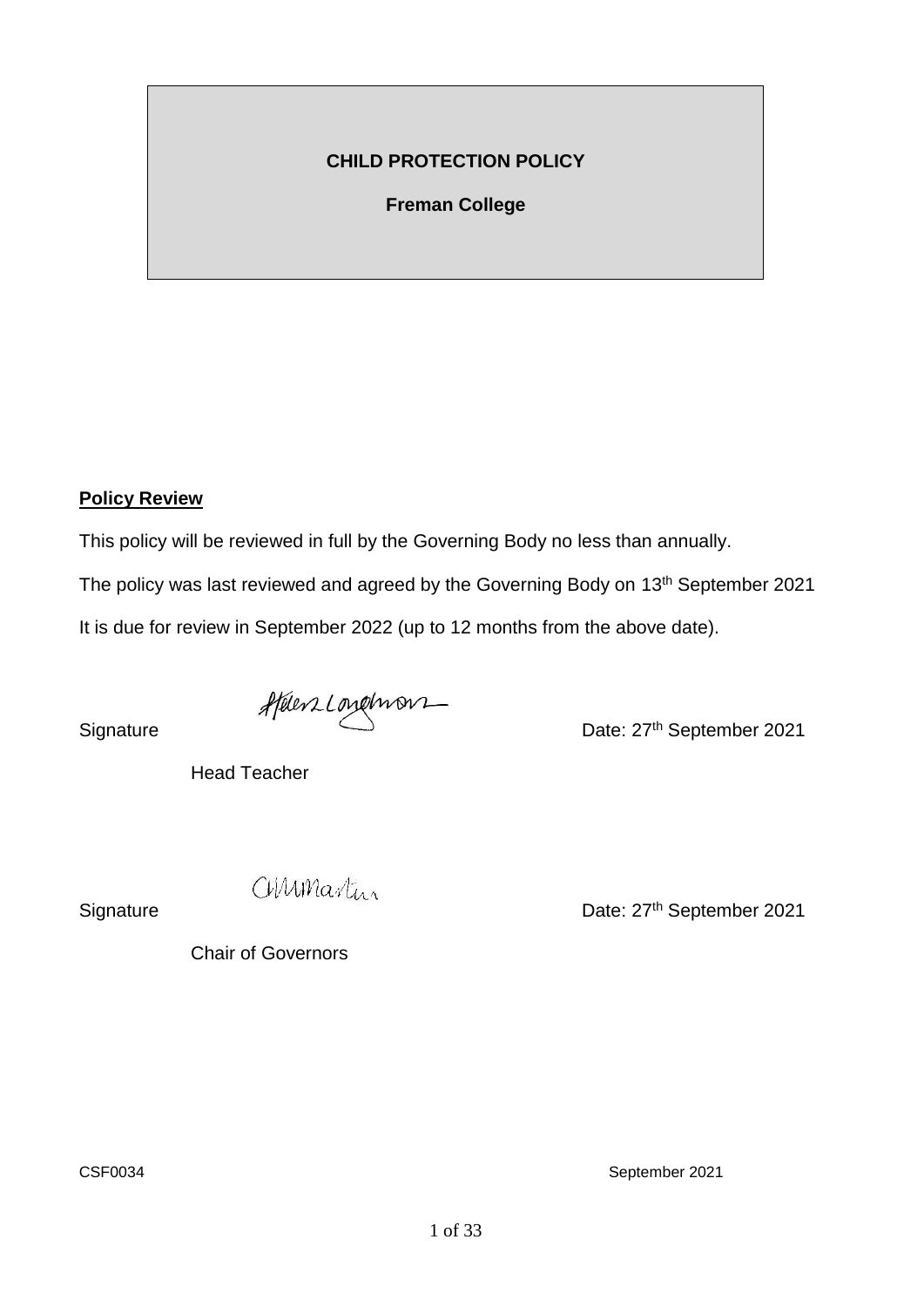# **C O N T E N T S**

| 1                       | <b>Introduction</b>                                                                                                                                                                                                        |
|-------------------------|----------------------------------------------------------------------------------------------------------------------------------------------------------------------------------------------------------------------------|
| $\boldsymbol{2}$        | <b>Statutory Framework</b>                                                                                                                                                                                                 |
| 3                       | The DSL (DSL) and Deputy DSL (DDSL)                                                                                                                                                                                        |
| $\overline{\mathbf{4}}$ | The management of safeguarding (Governing Body, proprietors and<br>management committees)                                                                                                                                  |
| 5                       | When to be concerned                                                                                                                                                                                                       |
| 6                       | <b>Dealing with a Disclosure</b>                                                                                                                                                                                           |
| $\overline{7}$          | <b>Record Keeping</b>                                                                                                                                                                                                      |
| 8                       | <b>Confidentiality</b>                                                                                                                                                                                                     |
| 9                       | <b>School Procedures</b>                                                                                                                                                                                                   |
| 10                      | <b>Communication with parents</b>                                                                                                                                                                                          |
| 11                      | Allegations of abuse made against adults who work with children<br>and young people.                                                                                                                                       |
| <b>Appendix 1</b>       | Link to Keeping Children Safe in Education (KCSIE) DfE, 2021<br>Part One or Annex A: Information for all school and college<br>staff<br><b>Annex B: Further information</b><br>Updates from KCSiE (DfE, 2021)<br>$\bullet$ |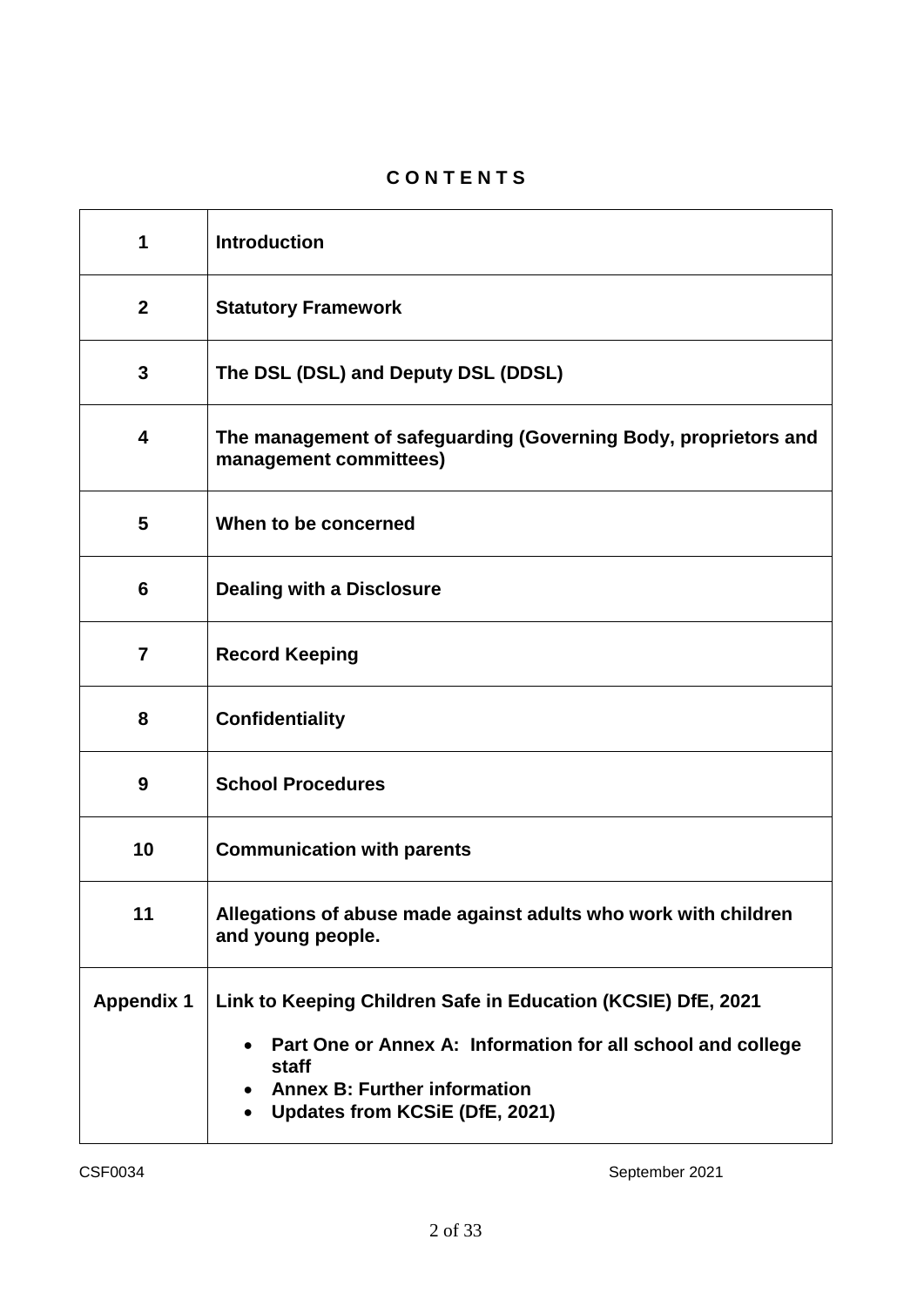| <b>Appendix 2</b> | Actions where there are concerns about a child                                                        |
|-------------------|-------------------------------------------------------------------------------------------------------|
| <b>Appendix 3</b> | <b>Ofsted school Inspection Handbook for September 2021</b>                                           |
| <b>Appendix 4</b> | Sexual violence and sexual harassment between children in schools<br>and colleges guidance (DfE 2021) |
| <b>Appendix 5</b> | <b>Online Safety guidance</b>                                                                         |
| <b>Appendix 6</b> | Covid guidance into new academic year 2021-2022                                                       |
| <b>Appendix 7</b> | GDPR, data protection and Freedom of Information                                                      |
| <b>Appendix 8</b> | List of substantiative changes made from previous CP policy                                           |

# **1. INTRODUCTION**

Safeguarding is defined as: *protecting children from maltreatment, preventing impairment of children's health or development, ensuring that children are growing up in circumstances consistent with the provision of safe and effective care and taking action to enable all children to have the best outcomes.* (**Working Together to Safeguard Children**, (DfE, 2018), p6)

This Child Protection Policy forms part of a suite of documents and policies which relate to the safeguarding responsibilities of the whole school staff and volunteers. All staff should be aware of systems within their school or college which support safeguarding, and these should be explained to them as part of staff induction. This should include the:

- child protection policy, which should amongst other things also include the policy and procedures to deal with peer on peer abuse;
- behaviour policy
- staff behaviour policy (sometimes called a code of conduct);
- safeguarding response to children who go missing from education; and
- role of the designated safeguarding lead (including the identity of the designated safeguarding lead and any deputies).
- copy of Part One Keeping children safe in education (2021) and should be signed to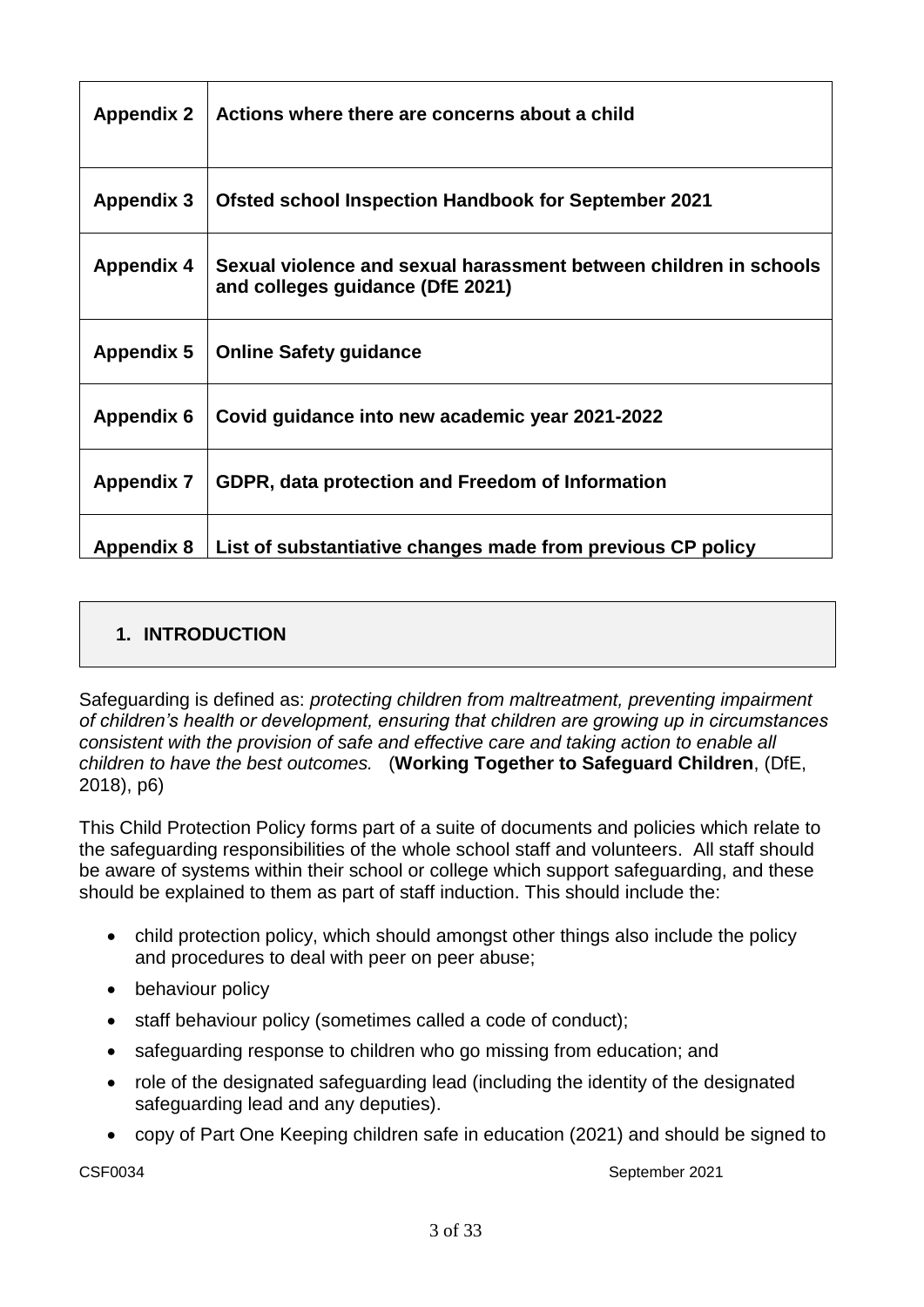say it has been read and understood.

• Annex A, condensed version of Part one of KCSiE (DfE 2021). It can be provided (instead of Part one) to those staff who do not directly work with children.

| <b>Purpose of a Child</b><br><b>Protection Policy</b>                                                            | To inform staff, parents, volunteers and governors about<br>the school's responsibilities for safeguarding children.<br>To enable everyone to have a clear understanding of how<br>these responsibilities should be carried out.                                                                                                                                                                                                                                                                                                                                                                                                                                                            |
|------------------------------------------------------------------------------------------------------------------|---------------------------------------------------------------------------------------------------------------------------------------------------------------------------------------------------------------------------------------------------------------------------------------------------------------------------------------------------------------------------------------------------------------------------------------------------------------------------------------------------------------------------------------------------------------------------------------------------------------------------------------------------------------------------------------------|
| <b>Hertfordshire Safeguarding</b><br><b>Children Partnership</b><br><b>Procedures</b>                            | The school follows the procedures established by the<br>Hertfordshire Safeguarding Children Partnership (HSCP);<br>a guide to procedures and practice for all agencies in<br>Hertfordshire working with children and their families.<br>https://hertsscb.proceduresonline.com/index.htm                                                                                                                                                                                                                                                                                                                                                                                                     |
| <b>School Staff &amp; Volunteers</b>                                                                             | All school and college staff, including supply staff,<br>volunteers and contract workers have a responsibility to<br>provide a safe environment in which children can learn.                                                                                                                                                                                                                                                                                                                                                                                                                                                                                                                |
|                                                                                                                  | School staff and volunteers are particularly well placed to<br>observe outward signs of abuse, changes in behaviour<br>and failure to develop because they have daily contact<br>with children.                                                                                                                                                                                                                                                                                                                                                                                                                                                                                             |
|                                                                                                                  | All school staff will receive appropriate safeguarding<br>children training, including online safety (which is updated<br>regularly - Hertfordshire Safeguarding Children<br>Partnership advises every three years), so that they are<br>knowledgeable and aware of their role in the early<br>recognition of the indicators of abuse or neglect and of<br>the appropriate procedures to follow. In addition, all staff<br>members should receive safeguarding and child<br>protection updates (for example, via email, e-bulletins and<br>staff meetings), as required, but at least annually, to<br>provide them with relevant skills and knowledge to<br>safeguard children effectively. |
| <b>Freman College is</b><br>committed to establishing a<br>proactive approach to<br>Safeguarding and strives to: | Establish and maintain an ethos and culture where<br>children feel secure, are encouraged to talk, and are<br>listened and responded to when they have a worry or<br>concern.                                                                                                                                                                                                                                                                                                                                                                                                                                                                                                               |
|                                                                                                                  | Establish and maintain an ethos and culture where school<br>staff and volunteers feel safe, are encouraged to talk and<br>are listened and responded to when they have concerns<br>about the safety and well-being of a child.                                                                                                                                                                                                                                                                                                                                                                                                                                                              |
| CSF0034                                                                                                          | September 2021                                                                                                                                                                                                                                                                                                                                                                                                                                                                                                                                                                                                                                                                              |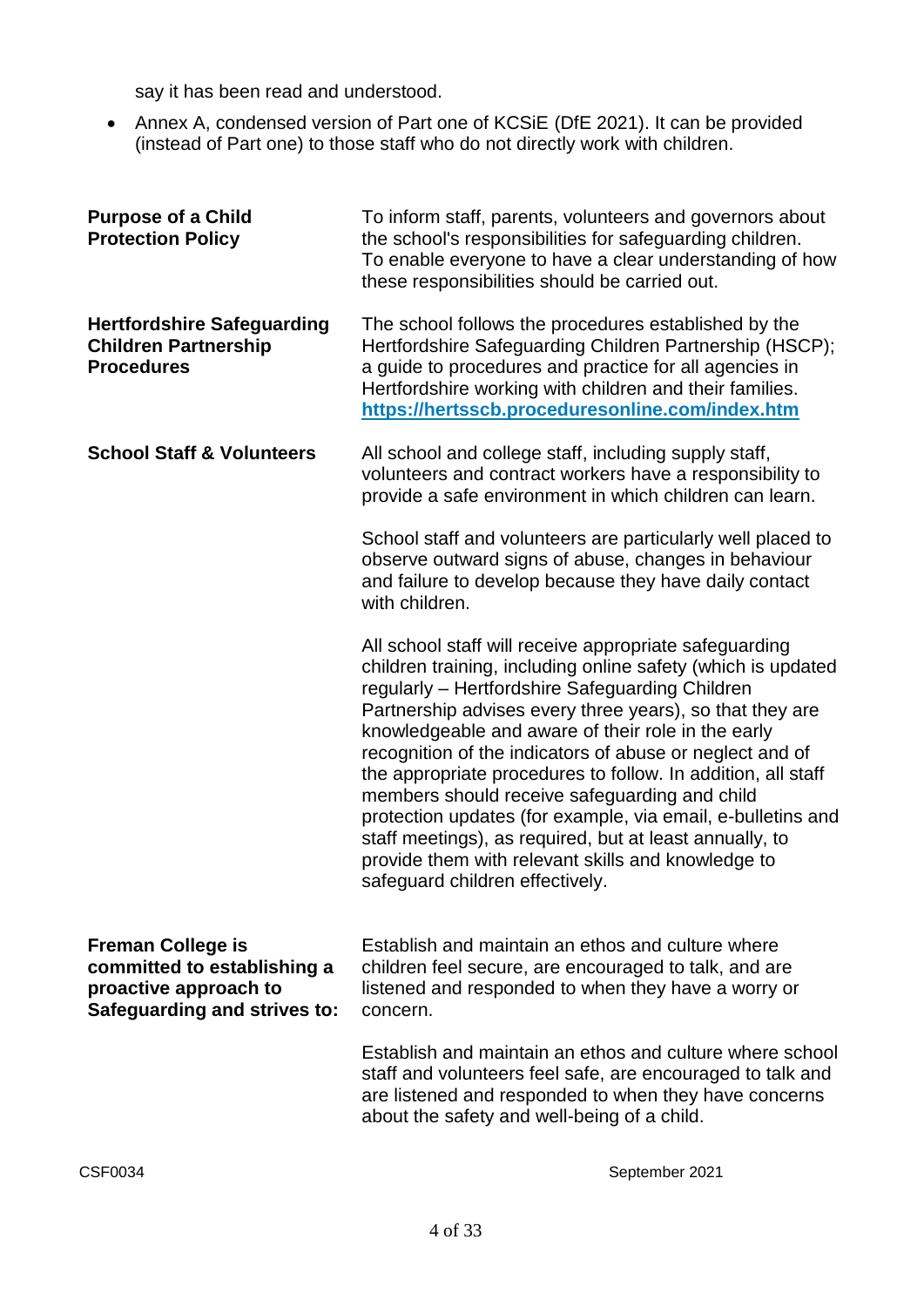|                                                                                          | Ensure children know that there are adults in the school<br>whom they can approach if they are worried.                                                                                                                                                                                                       |
|------------------------------------------------------------------------------------------|---------------------------------------------------------------------------------------------------------------------------------------------------------------------------------------------------------------------------------------------------------------------------------------------------------------|
|                                                                                          | Ensure that children, who have additional/unmet needs<br>are supported appropriately. This could include referrals<br>to Early Help Services or Child Protection Contacts to<br>specialist services if they are a child in need or have been<br>/ are at risk of being abused and neglected.                  |
|                                                                                          | Consider how children may be taught about safeguarding,<br>including online, through teaching and learning<br>opportunities, as part of providing a broad and balanced<br>curriculum. Refer to KCSiE(DfE 2021), pg. 31-33                                                                                     |
|                                                                                          | Staff members working with children are advised to<br>maintain an attitude of 'it could happen here' and 'it could<br>be happening to this child', where safeguarding is<br>concerned. When concerned about the welfare of a child,<br>staff members should always act in the best interests of<br>the child. |
| <b>Implementation, Monitoring</b><br>and Review of the Child<br><b>Protection Policy</b> | The policy will be reviewed at least annually by the<br>governing body. It will be implemented through the<br>school's induction and training programme, and as part of<br>day to day practice. Compliance with the policy will be<br>monitored by the DSL and through staff performance<br>measures.         |

# **2. STATUTORY FRAMEWORK**

In order to safeguard and promote the welfare of children, the school will act in accordance with the following legislation and guidance:

- The Children Act 1989
- The Children Act 2004
- Children and Social Work Act 2017
- Education Act 2002 (Section 175/157) *Outlines that Local Authorities and School Governing Bodies have a responsibility to "ensure that their functions relating to the conduct of school are exercised with a view to safeguarding and promoting the welfare of children who are its pupils".*
- Hertfordshire Safeguarding Children Partnership Procedures Manual (Electronic)
- Keeping Children Safe in Education (DfE, September 2021)
- Working Together to Safeguard Children (DfE 2018)
- The Education (Pupil Information) (England) Regulations 2005
- Sexual Offences Act (2003)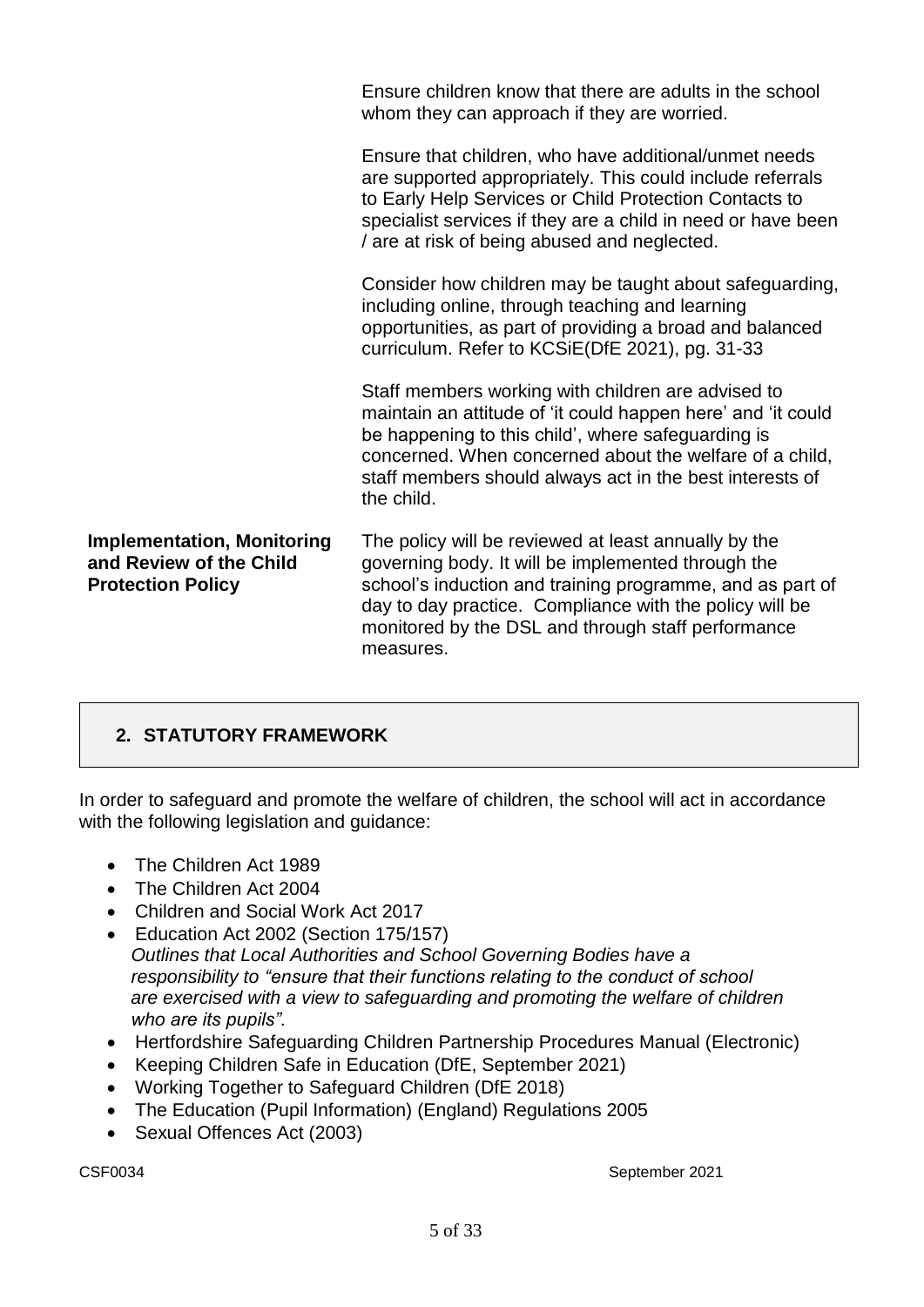- Section 26, The Counter Terrorism and Security Act 2015 (PREVENT duty)
- Female Genital Mutilation Act 2003 (Section 74, Serious Crime Act 2015)
- Anti-social Behaviour, Crime and Policing Act 2014 (makes it a criminal offence to force someone to marry. Includes taking someone overseas to force them to marry (whether or not the forced marriage takes place).
- Serious Violence Strategy 2018
- Sexual violence and sexual harassment between children in schools and colleges (DfE 2017)

# **3. THE DESIGNATED SAFEGUARDING LEAD**

During term time the DSL and or a Deputy will always be available (during school or college hours) for staff in the school or college to discuss any safeguarding concerns and individual arrangement for out of hours/out of term activities will be: contact designated emergency contact who will liaise with the DSL or DDSL

The DSL for Child Protection in this school is:

NAME: Wendy Malley

The Deputy DSLS for Child Protection in this school are:

NAME: Steve Thornewill, Russell Dee, Ben Green, Sarah Lord, Fiona Norton, Jon Tiffen, Andrew Wilson

### **The broad areas of responsibility for the DSL are:**

- Managing Child Protection Contact Referrals and cases
- Contacting the Child Protection Consultation Hub when advice is needed regarding child protection concerns which possibly meet the threshold for statutory intervention
- Completing Child Protection Contact Referrals for all cases of suspected abuse or neglect where there is a risk of significant harm to the child/young person, Police where a crime may have been committed and to the Channel programme where there is a radicalisation concern
- Liaise with the Head Teacher or Principal to inform him/her of issues, especially ongoing enquiries under Section 47 of the Children Act 1989 and police investigations
- Act as a source of support, advice and expertise to staff on matters of safety and safeguarding and when deciding whether to make a Child Protection Contact Referral by liaising with relevant agencies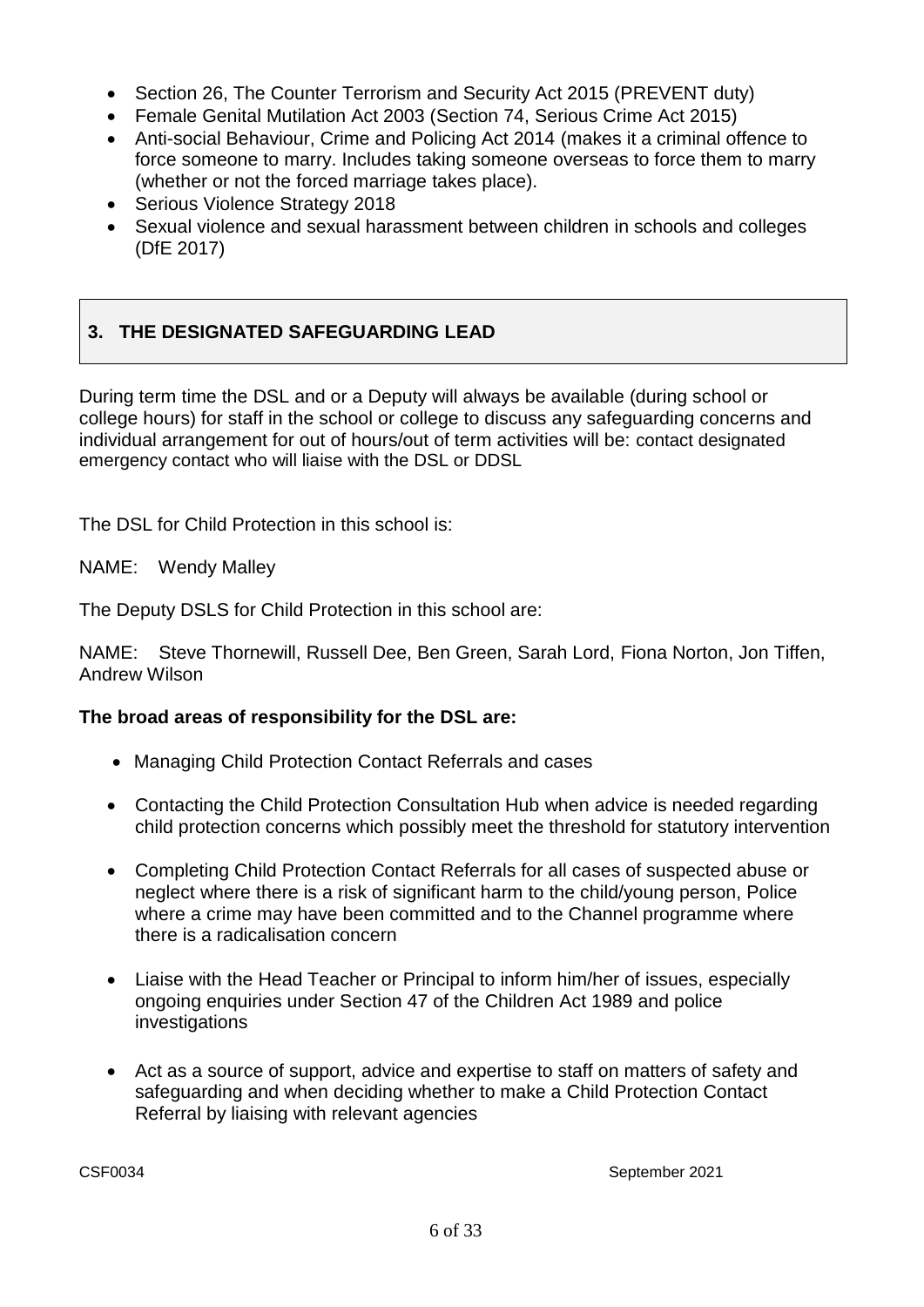- Support staff who make Child Protection Contact Referrals and other service referrals
- Share information with appropriate staff in relation to a child's looked after (CLA) legal status (whether they are looked after under voluntary arrangements with consent of parents or on an Interim Care Order or Care Order) and contact arrangements with birth parents or those with parental responsibility.
- Ensure they have details of the CLA's social worker and the name of the virtual school Head Teacher in the authority that looks after the child or those currently working with a to social worker.

Note: Steve Thornewill leads on CLA within Freman College.

### **Training KCSiE (DfE, 2021)**

The DSL should undergo formal training every two years. The DSL should also undertake Prevent awareness training every 3 years. In addition to this training, their knowledge and skills should be refreshed (for example via e-bulletins, meeting other DSLs, or taking time to read and digest safeguarding developments) at least annually to:

The designated safeguarding lead should undertake Prevent awareness training. Training should provide designated safeguarding leads with a good understanding of their own role, how to identify, understand and respond to specific needs that can increase the vulnerability of children, as well as specific harms that can put children at risk, and the processes, procedures and responsibilities of other agencies, particularly children's social care, so they:

1) Understand the assessment process for providing early help and statutory intervention, including local criteria for action and local authority children's social care referral arrangements

2) Have a working knowledge of how Hertfordshire conduct a child protection case conference and a child protection review conference and be able to attend and contribute to these effectively when required to do so

3) Understand the importance of the role the designated safeguarding lead has in providing information and support to children social care in order to safeguard and promote the welfare of children

4) Understand the lasting impact that adversity and trauma can have, including on children's behaviour, mental health and wellbeing, and what is needed in responding to this in promoting educational outcomes

5) Are alert to the specific needs of children in need, those with special educational needs and disabilities (SEND), those with relevant health conditions and young carers

CSF0034 September 2021 6) Understand the importance of information sharing, both within the school and college, and with the safeguarding partners, other agencies, organisations and practitioners (Full details in Chapter one of **Working Together to Safeguard Children**)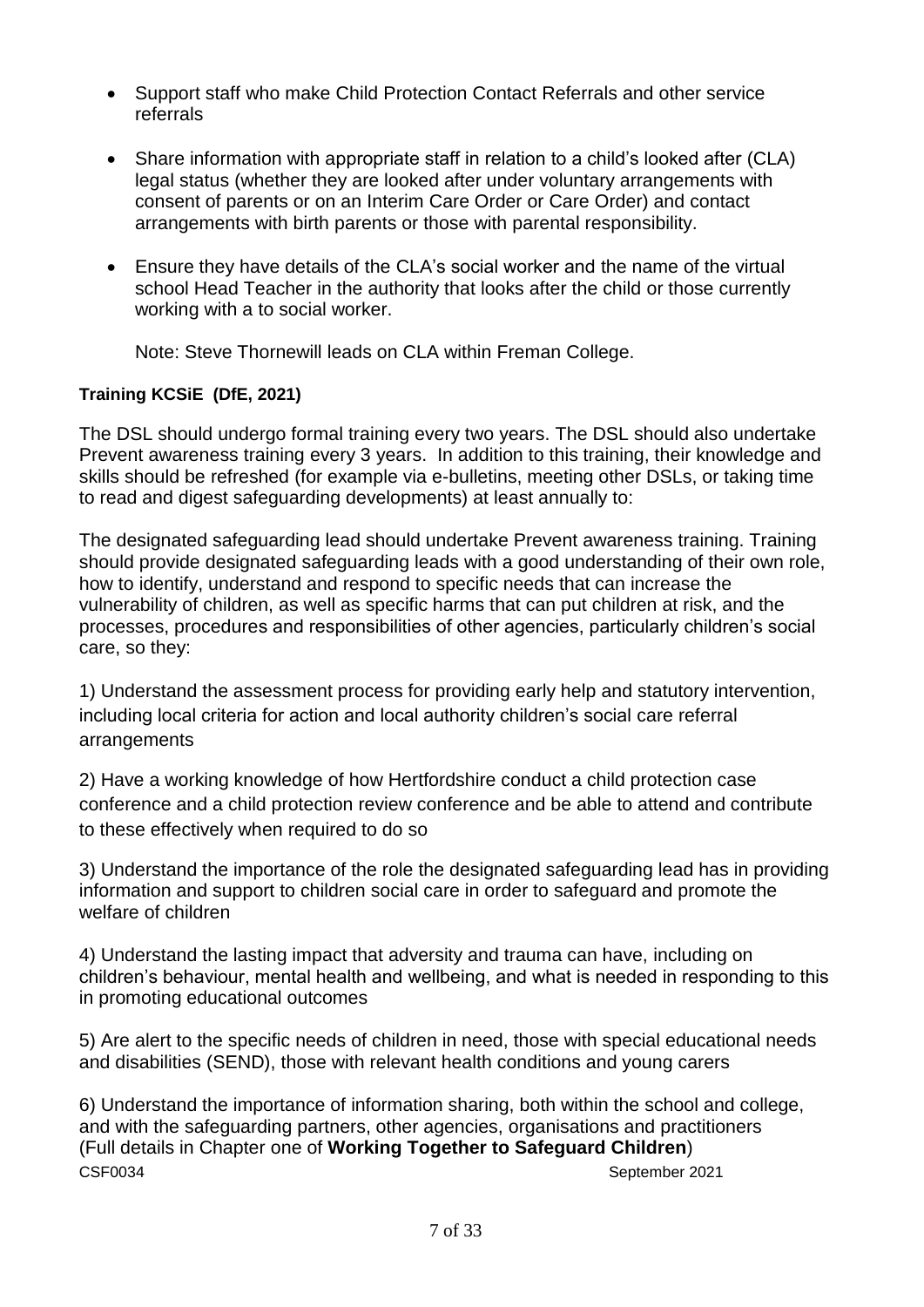7) Understand and support the school or college with regards to the requirements of the Prevent duty and are able to provide advice and support to staff on protecting children from the risk of radicalisation

8) Are able to understand the unique risks associated with online safety and be confident that they have the relevant knowledge and up to date capability required to keep children safe whilst they are online at school or college

9) Can recognise the additional risks that children with special educational needs and disabilities (SEND) face online, for example, from online bullying, grooming and radicalisation and are confident they have the capability to support children with SEND to stay safe online

10) Obtain access to resources and attend any relevant or refresher training courses and encourage a culture of listening to children and taking account of their wishes and feelings, among all staff, in any measures the school or college may put in place to protect them.

## **Raising Awareness: The DSL (DDSL) should:**

- Ensure all staff including part time, contractors, volunteers and supply staff are aware of the school or college's policies, that these are understood and used appropriately.
- Work with the governing bodies or proprietors to ensure that the school's or college's child protection policy is reviewed annually, and the procedures and implementation are updated and reviewed regularly.
- Ensure the safeguarding and child protection policy is available publicly and that parents are aware that advice regarding early help and child protection concerns could be sought from the Consultation Hub and that Child Protection Contact form. Referrals about suspected abuse or neglect may be made. Ensure parents are aware of the school or college's statutory role regarding safeguarding of children.
- Link with Hertfordshire Safeguarding Children's Partnership (HSCP) to make sure staff are aware of training opportunities and the latest local policies on safeguarding.
- Help promote educational outcomes by sharing the information about the welfare, safeguarding and child protection issues that children who have or have had a social worker are experiencing with teachers and school and college leadership staff.
- Ensure that when children leave the school or college, they ensure the file for safeguarding and any child protection information is sent to any new school/college as soon as possible but transferred securely and separately from the main pupil file. The file should not be sent until the child is physically attending the new school.
- Obtain proof that the new school/education setting has received the safeguarding file for any child transferring and then destroy any information held on the child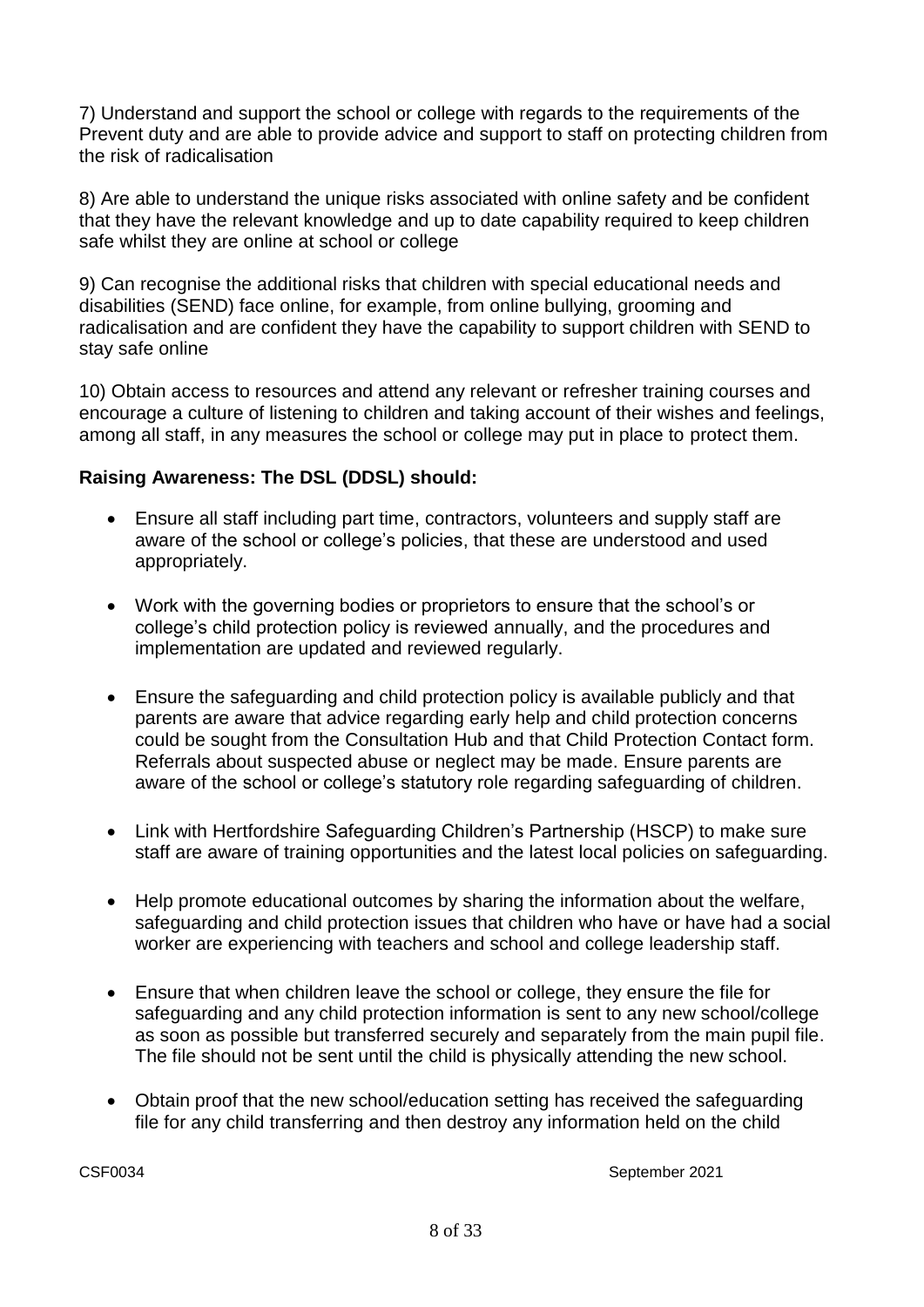unless the case is currently open and in line with data protection guidelines (see Record keeping Guidance on Hertfordshire Grid for Learning for further information)

• Consider if it would be appropriate to share any information with the new school or college in advance of a child leaving. For example, information that would allow the new school or college to continue supporting victims of abuse and have that support in place for when the child arrives.

# **4. THE MANAGEMENT OF SAFEGUARDING**

Governing bodies and proprietors (in Part two, unless otherwise stated, includes management committees) must ensure that they comply with their duties under legislation. They must also have regard to this guidance to ensure that the policies, procedures and training in their schools or colleges are always effective and comply with the law.

The responsibility of governing bodies, proprietors and management committees include:

• ensure there are appropriate policies and procedures in place in order for appropriate action to be taken in a timely manner to safeguard and promote children's welfare e.g.

-Child protection policy in place

-Staff behaviour policy (sometimes called employee code of conduct)

-Part one, OR

Annex A (The following is a condensed version of Part one of Keeping children safe in education. It can be provided (instead of Part one) to those staff who do not directly work with children (if the governing body or proprietor think it will provide a better basis for those staff to promote the welfare and safeguard children.) of KCSiE (DfE, 2021)

-Annex B KCSIE (DfE, 2021) on specific safeguarding issues

-Information regarding the role and identity of the designated safeguarding lead (and any deputies), **should be provided to all staff on induction**

• Governing bodies and proprietors should have a senior board level (or equivalent) lead to take **leadership** responsibility for their schools or college's safeguarding arrangements.

The nominated governor for child protection is:

NAME: David Paul-Wills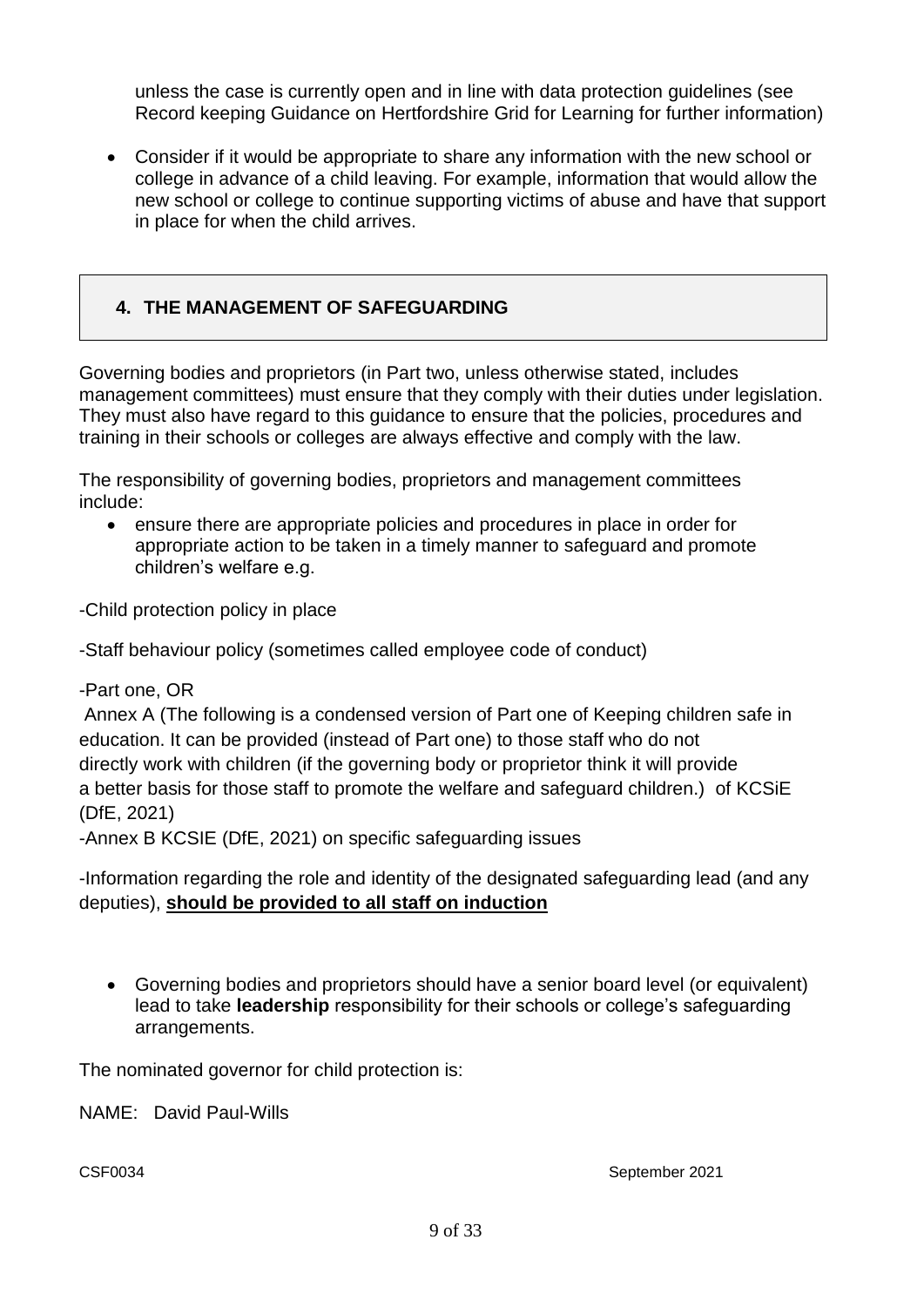- Headteachers and principals should ensure that the above policies and procedures, adopted by governing bodies and proprietors, and particularly concerning referrals of cases of suspected abuse and neglect, are followed by all staff.
- Ensure that the school or college contributes to multi-agency working in line with statutory guidance **Working Together to Safeguard Children (DfE,2018).**
- Should understand the local criteria for action and the local protocol for assessment and ensure they are reflected in their own policies and procedures. They should also be prepared to supply information as requested by the three safeguarding partners
- Schools and colleges should work with social care, the police, health services and other services to promote the welfare of children and protect them from harm. This includes providing a coordinated offer of early help when additional needs of children are identified and contributing to inter-agency plans to provide additional support to children subject to child protection plans.
- Ensuring arrangements are in place that set out clearly the and principles for sharing information within the school or college and with the three safeguarding partners, other organisations, agencies and practitioners as required.
- Ensure child protection files are transferred to the new school or college as soon as possible, ensuring secure transit, and confirmation of receipt should be obtained
- Ensure that all staff undergo child protection training (including online safety) at induction. The training should be regularly updated. Induction and training should be in line with advice from the local three safeguarding partners (HSCP) 3 years.
- Ensure that children are taught about safeguarding, including online safety. Schools should consider this as part of providing a broad and balanced curriculum. Education (for all primary pupils) and Relationships and Sex Education (for all secondary pupils) and Health Education (for all pupils in state-funded schools) Mandatory since September 2020.
- Governing bodies and proprietors should prevent people who pose a risk of harm from working with children by adhering to statutory responsibilities to check staff who work with children, taking proportionate decisions on whether to ask for any checks beyond what is required and ensuring volunteers are appropriately supervised.
- Ensure school have written recruitment and selection policies and procedures in place and at least one of the persons who conducts an interview has completed safer recruitment training
- All staff should be clear about their school's or college's policy and procedures with regard to peer on peer abuse.
- Where there is a safeguarding concern, ensure the child's wishes and feelings are taken into account when determining what action to take and what services to provide. Systems should be in place for children to express their views and give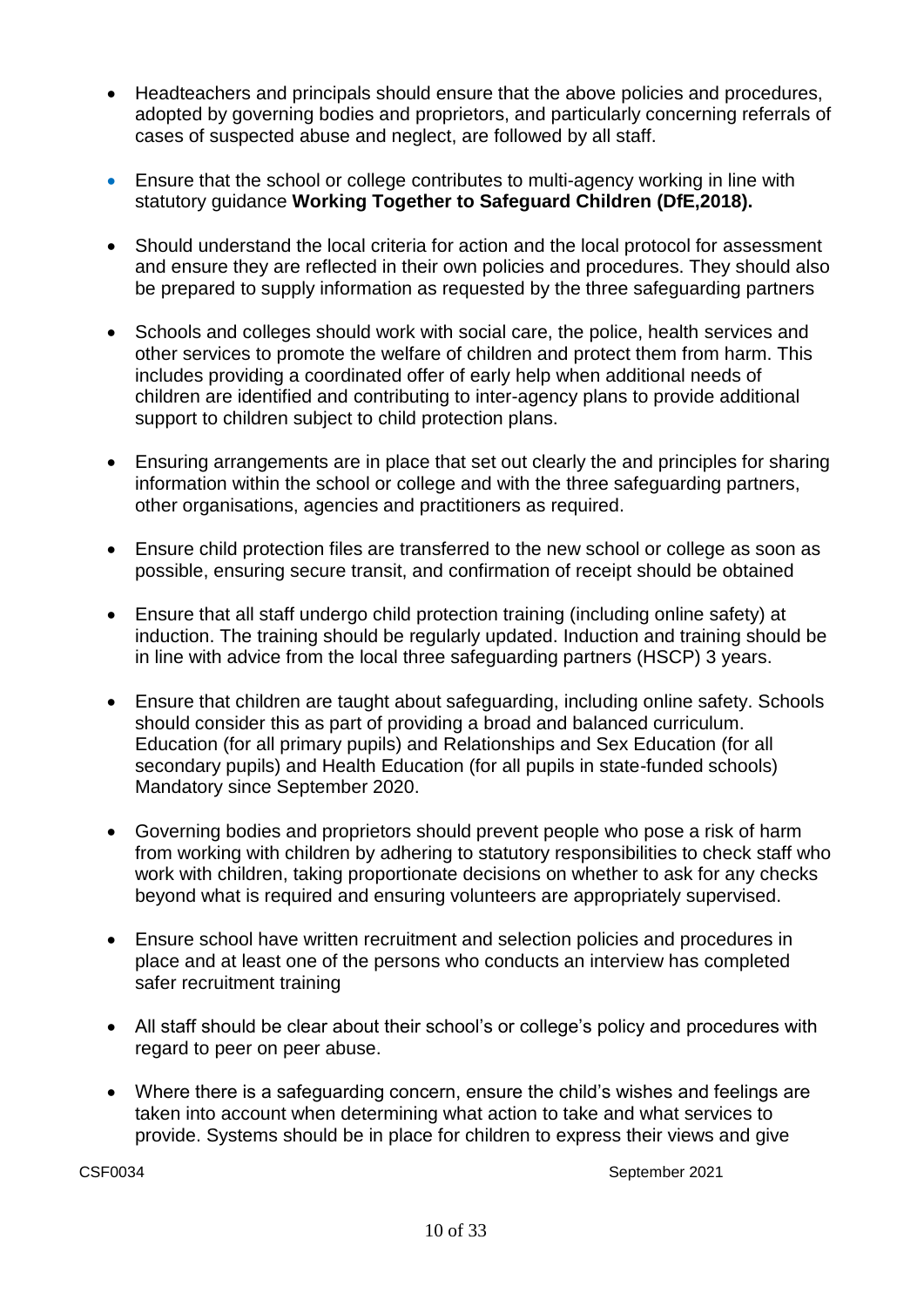feedback. Ultimately, all systems and processes should operate with the best interests of the child at heart.

- Ensuring that all of the DSLs, including deputies, should undergo formal child protection training every two years, in line with KCSIE and HSCP procedures, and receive regular, at least annual, safeguarding updates via e-bulletins, meeting other DSLs, or taking time to read and digest safeguarding developments, for example.
- Prioritising the welfare of children and young people and creating a culture where staff are confident to challenge senior leaders over any safeguarding concerns
- Ensuring appropriate filters and appropriate monitoring systems are in place to safeguard children from potentially harmful and inappropriate online material. Additional information to support governing bodies and proprietors is provided in Part 2 of KCSiE (DfE 2021).

# **5. WHEN TO BE CONCERNED**

Knowing what to look for is vital for the early identification of abuse and neglect. All staff should be aware of the Indicators of abuse and neglect so that they are able to identify cases of children who may be in need of help or protection.

**Abuse:** a form of maltreatment of a child. Somebody may abuse or neglect a child by inflicting harm or by failing to act to prevent harm. Children may be abused in a family or in an institutional or community setting by those known to them or, more rarely, by others. Abuse can take place wholly online, or technology maybe used to facilitate offline abuse. Children maybe abused by an adult or adults or by another child or children.

## **Physical abuse**

A form of abuse which may involve hitting, shaking, throwing, poisoning, burning or scalding, drowning, suffocating or otherwise causing physical harm to a child. Physical harm may also be caused when a parent or carer fabricates the symptoms of, or deliberately induces, illness in a child.

| Indicators in a child/ young person                                                       |                                                                |
|-------------------------------------------------------------------------------------------|----------------------------------------------------------------|
| Bruises – shape, grouping, site, repeat or<br>multiple                                    | Withdrawal from physical contact                               |
| Bite-marks – site and size<br>Burns and Scalds - shape, definition, size,<br>depth, scars | Aggression towards others, emotional and<br>behaviour problems |
| Improbable, conflicting explanations for<br>injuries or unexplained injuries              | Frequently absent from school                                  |
| Untreated injuries                                                                        | Admission of punishment which appears<br>excessive             |
| Injuries on parts of body where accidental<br>injury is unlikely                          | <b>Fractures</b>                                               |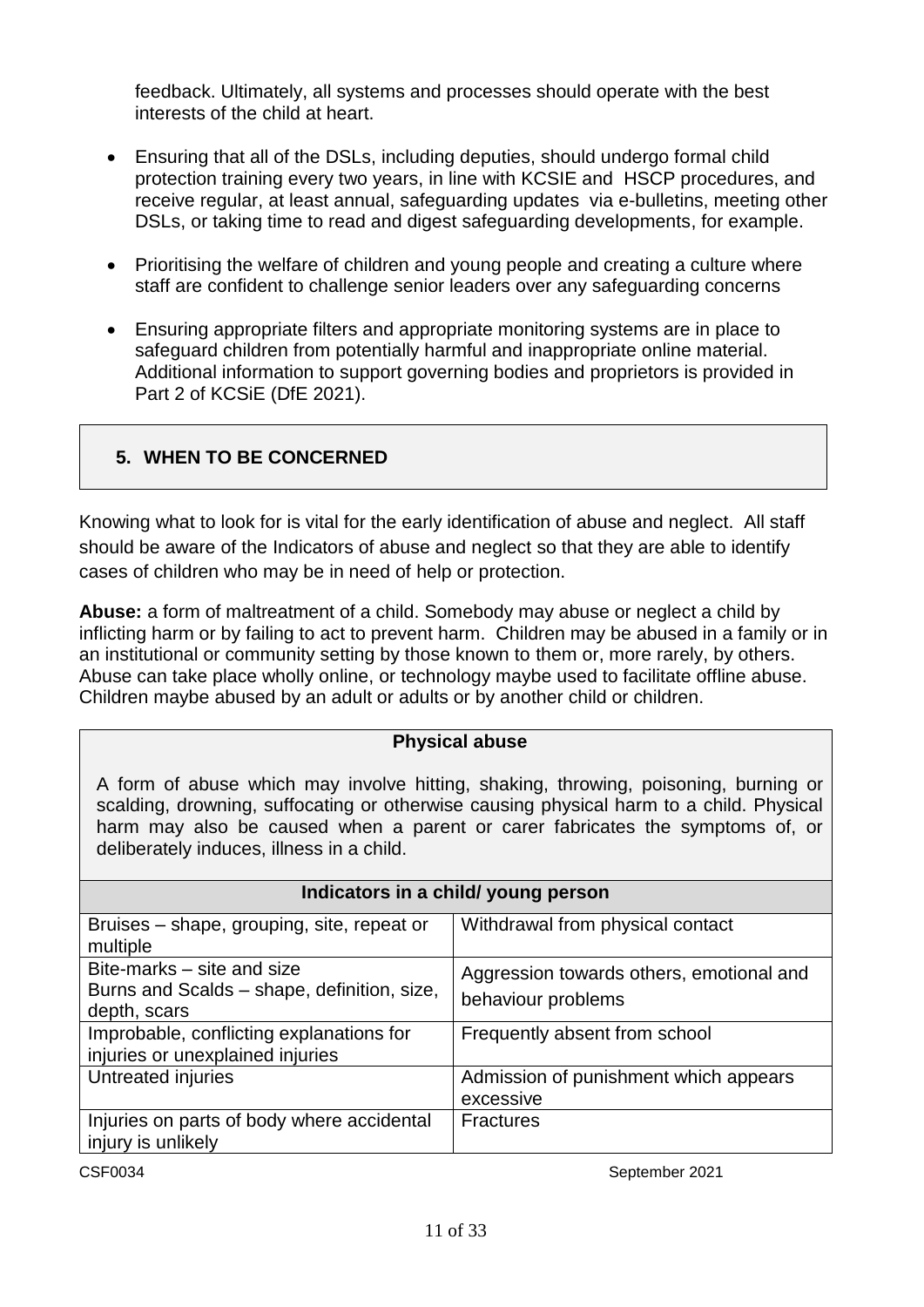#### **Emotional abuse**

The persistent emotional maltreatment of a child such as to cause severe and adverse effects on the child's emotional development. It may involve conveying to a child that they are worthless or unloved, inadequate, or valued only insofar as they meet the needs of another person. It may include not giving the child opportunities to express their views, deliberately silencing them or 'making fun' of what they say or how they communicate. It may feature age or developmentally inappropriate expectations being imposed on children. These may include interactions that are beyond a child's developmental capability as well as overprotection and limitation of exploration and learning or preventing the child from participating in normal social interaction. It may involve seeing or hearing the ill-treatment of another. It may involve serious bullying (including cyberbullying), causing children frequently to feel frightened or in danger, or the exploitation or corruption of children. Some level of emotional abuse is involved in all types of maltreatment of a child, although it may occur alone.

| Indicators in a child/ young person                                |                                                                                        |
|--------------------------------------------------------------------|----------------------------------------------------------------------------------------|
| Self-harm                                                          | Over-reaction to mistakes / Inappropriate<br>emotional responses                       |
| Chronic running away                                               | Abnormal or indiscriminate attachment                                                  |
| Drug/solvent abuse                                                 | Low self-esteem                                                                        |
| Compulsive stealing                                                | Extremes of passivity or aggression                                                    |
| Makes a disclosure                                                 | Social isolation - withdrawn, a 'loner'<br>Frozen watchfulness particularly pre school |
| Developmental delay                                                | Depression                                                                             |
| Neurotic behaviour (e.g. rocking, hair<br>twisting, thumb sucking) | Desperate attention-seeking behaviour                                                  |

#### **Neglect**

The persistent failure to meet a child's basic physical and/or psychological needs, likely to result in the serious impairment of the child's health or development. Neglect may occur during pregnancy, for example, as a result of maternal substance abuse. Once a child is born, neglect may involve a parent or carer failing to: provide adequate food, clothing and shelter (including exclusion from home or abandonment); protect a child from physical and emotional harm or danger; ensure adequate supervision (including the use of inadequate care-givers); or ensure access to appropriate medical care or treatment. It may also include neglect of, or unresponsiveness to, a child's basic emotional needs.

| Indicators in a child/ young person               |                 |
|---------------------------------------------------|-----------------|
| Failure to thrive - underweight, small<br>stature | Low self-esteem |
| CSF0034                                           | September 2021  |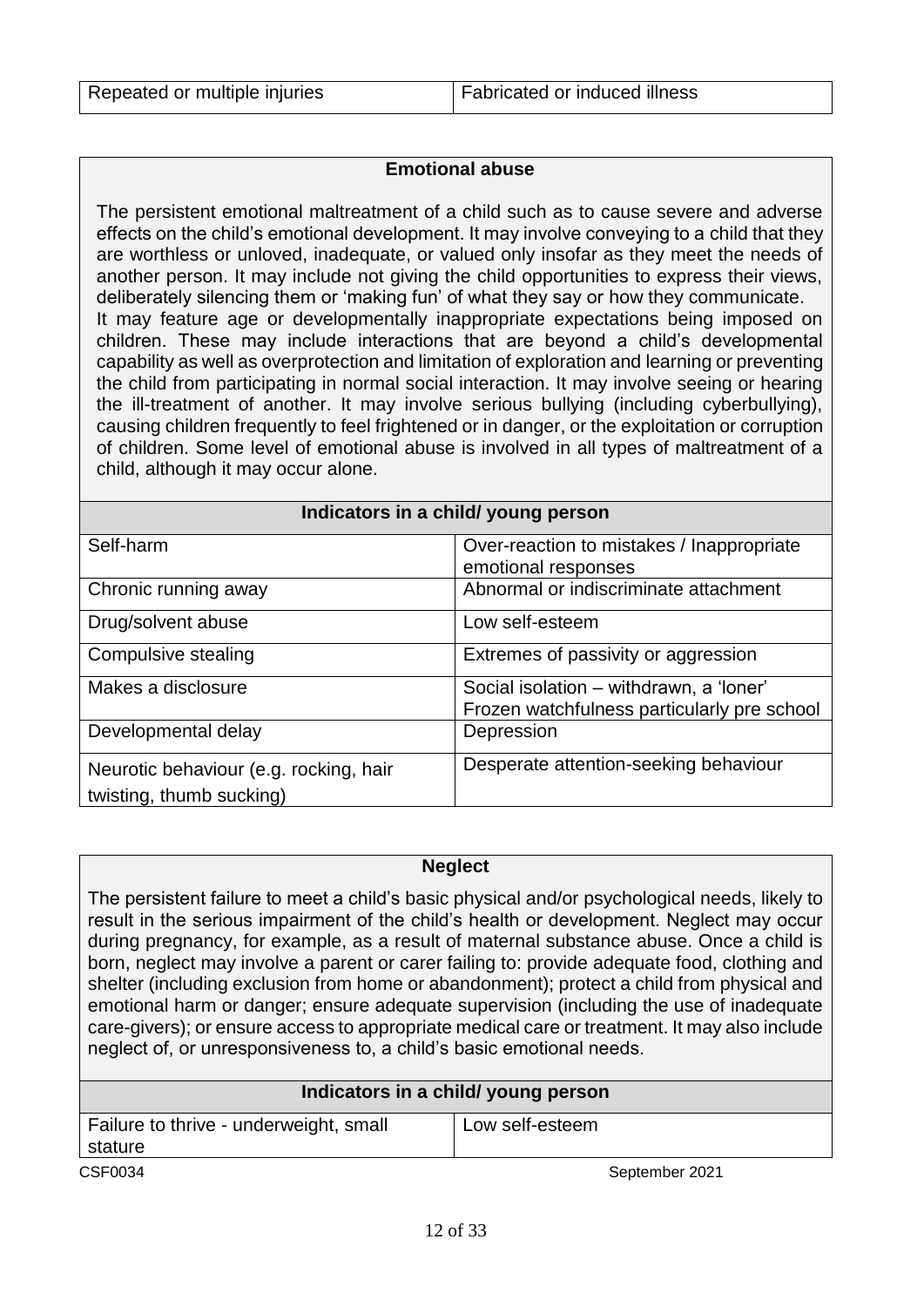| Dirty and unkempt condition                                                                       | Inadequate social skills and poor<br>socialisation  |
|---------------------------------------------------------------------------------------------------|-----------------------------------------------------|
| Inadequately clothed                                                                              | Frequent lateness or non-attendance at<br>school    |
| Dry sparse hair                                                                                   | Abnormal voracious appetite at school or<br>nursery |
| Untreated medical problems                                                                        | Self-harming behaviour                              |
| Red/purple mottled skin, particularly on the<br>hands and feet, seen in the winter due to<br>cold | <b>Constant tiredness</b>                           |
| Swollen limbs with sores that are slow to<br>heal, usually associated with cold injury            | Disturbed peer relationships                        |

### **Sexual abuse**

Involves forcing or enticing a child or young person to take part in sexual activities, not necessarily involving violence, whether or not the child is aware of what is happening. The activities may involve physical contact, including assault by penetration (for example rape or oral sex) or non-penetrative acts such as masturbation, kissing, rubbing, and touching outside of clothing. They may also include non-contact activities, such as involving children in looking at, or in the production of, sexual images, watching sexual activities, encouraging children to behave in sexually inappropriate ways, or grooming a child in preparation for abuse. Sexual abuse can take place online, and technology can be used to facilitate offline abuse. Sexual abuse is not solely perpetrated by adult males. Women can also commit acts of sexual abuse, as can other children. The sexual abuse of children by other children is a specific safeguarding issue (also known as peer on peer abuse) in education and all staff should be aware of it and of their school or colleges policy and procedures for dealing with it.

| Indicators in a child/ young person            |                                             |
|------------------------------------------------|---------------------------------------------|
| Self-harm - eating disorders, self-mutilation  | Poor self-image, self-harm, self-hatred     |
| and suicide attempts                           |                                             |
| Running away from home                         | Inappropriate sexualised conduct            |
| Reluctant to undress for PE                    | Withdrawal, isolation or excessive worrying |
| Pregnancy                                      | Sexual knowledge or behaviour               |
|                                                | inappropriate to age/stage of development,  |
|                                                | or that is unusually explicit               |
| Inexplicable changes in behaviour, such as     | Poor attention / concentration (world of    |
| becoming aggressive or withdrawn               | their own)                                  |
| Pain, bleeding, bruising or itching in genital | Sudden changes in schoolwork habits,        |
| and /or anal area                              | become truant                               |
| Sexually exploited or indiscriminate choice    |                                             |
| of sexual partners                             |                                             |

CSF0034 September 2021 If staff have any concerns about a child's welfare, they should act on them immediately. If staff have a concern, they should follow this policy and speak to the DSL/DDSL. The DSL/DDSL are most likely to have a complete safeguarding picture and be the most appropriate person to advise on the response to a safeguarding concern.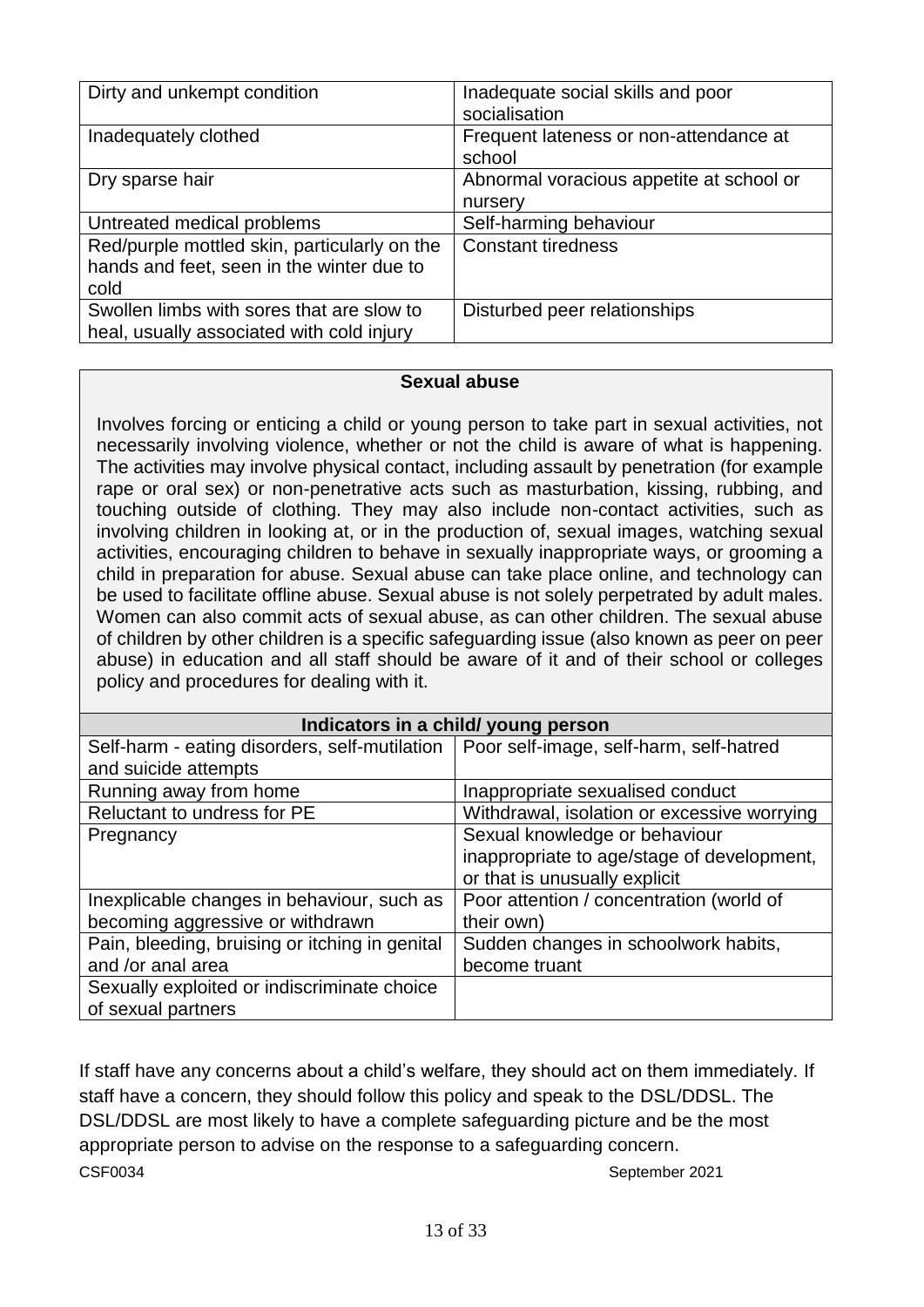# **Any staff member should be able to make a Child Protection Contact Referral to Children's Services if necessary.**

All staff should be aware of the process for making Child Protection Contact Referrals to Children's Services for statutory assessments under the Children Act 1989, especially section 17 (children in need) and section 47 (a child suffering, or likely to suffer, significant harm - from abuse or neglect) that may follow a Contact Referral, along with the role they might be expected to play in such assessments.

Staff should not assume a colleague or another professional will take action and share information that might be critical in keeping children safe. They should be mindful that early information sharing is vital for effective identification, assessment and allocation of appropriate service provision.

### **Options will then include:**

- Managing any support for the child internally via the school or college's own pastoral support processes.
- Completing a Families First Assessment or making a request for early help support.
- A Child Protection Contact Referral for statutory services, for example as the child might be in need of services, or suffering / likely to suffer significant harm from abuse or neglect.

### **Extra Familial Harm (formerly contextual Safeguarding)**

Safeguarding incidents and/or behaviours can be associated with factors outside the school or college and/or can occur between children outside the school or college. All staff, but especially the DSLs and their Deputies should be considering the context within which such incidents and/or behaviours occur. This is known as contextual safeguarding, which simply means assessments of children should consider whether wider environmental factors are present in a child's life that are a threat to their safety and/or welfare.

### **A child centred and coordinated approach to safeguarding**

Safeguarding and promoting the welfare of children is **everyone's responsibility.** In order to fulfil this responsibility effectively, each professional should make sure their approach is **child centred**. This means that they should consider, at all times, what is in the best interests of the child.

Schools and colleges and their staff form part of the wider safeguarding system for children. This system is based on the principle of providing help for families to stay together where it is safe for the children to do so, and looking at alternatives where it is not, whilst acting in the **best interests** of the child at all times.

## **Children who may require early help (known as Families First in Hertfordshire)**

Families First is Hertfordshire's strategy for early help for families. A directory of early help services is available at [www.hertfordshire.gov.uk/familiesfirst](http://www.hertfordshire.gov.uk/familiesfirst) which will help practitioners and families find information and support to prevent escalation of needs and crisis.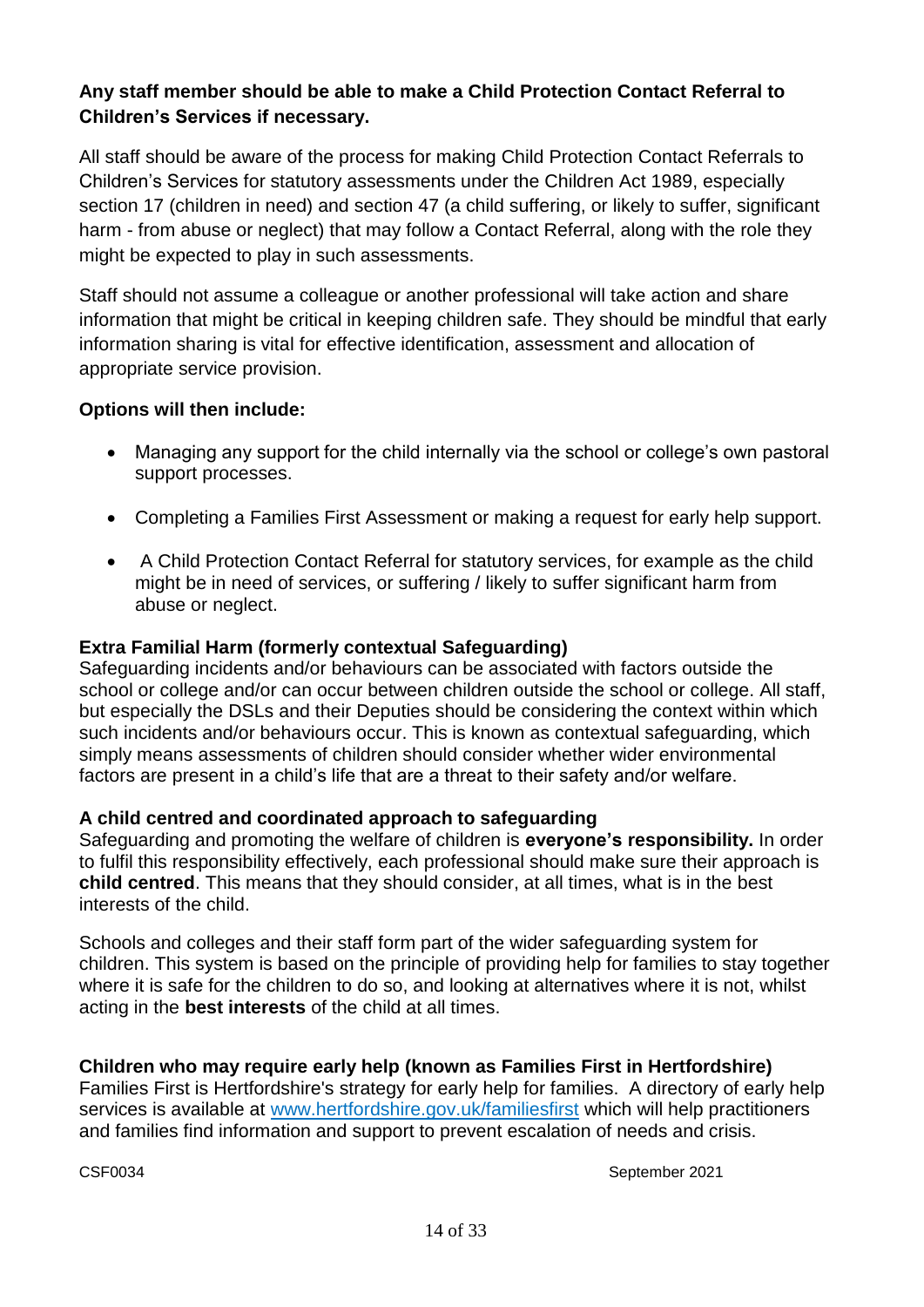All staff should be aware of the **early help process**, and understand their role in identifying emerging problems, sharing information with other professionals to support early identification and assessment of a child's needs. It is important for children to receive the right help at the right time to address risks and prevent issues escalating. This also includes staff monitoring the situation and feeding back to the DSL any ongoing/escalation of concerns so that consideration can be given to a Child Protection Contact Referral to Children's Services if the child's situation doesn't appear to be improving.

If early help is appropriate, the DSL or a Deputy will generally lead on liaising with other agencies and setting up a Families First Assessment as appropriate.

# **Any child may benefit from early help, but all school and college staff should be particularly alert to the potential need for early help for a child who:**

- has special educational needs (whether or not they have a statutory Education, Health and Care Plan);
- has a mental health need;
- is a young carer;
- is showing signs of being drawn in to anti-social or criminal behaviour, including gang involvement and association with organised crime groups or county lines;
- is frequently missing/goes missing from care or from home;
- is at risk of modern slavery, trafficking, sexual or criminal exploitation;
- is at risk of being radicalised or exploited;
- has a family member in prison, or is affected by parental offending;
- is in a family circumstance presenting challenges for the child, such as drug and alcohol misuse, adult mental health issues and domestic abuse;
- is misusing drugs or alcohol themselves;
- has returned home to their family from care;
- is at risk of 'honour'-based abuse such as Female Genital Mutilation or Forced Marriage;
- is a privately fostered child; and
- is persistently absent from education, including persistent absences for part of the school day.

School and college staff members should be aware of the main categories of maltreatment: **physical abuse, emotional abuse, sexual abuse and neglect** as well as being aware of the indicators of maltreatment and **specific safeguarding issues** so that they are able to identify cases of children who may be in need of help or protection.

## **Children with special educational needs and disabilities:**

Additional barriers can exist when recognising abuse and neglect in this group of children. This can include: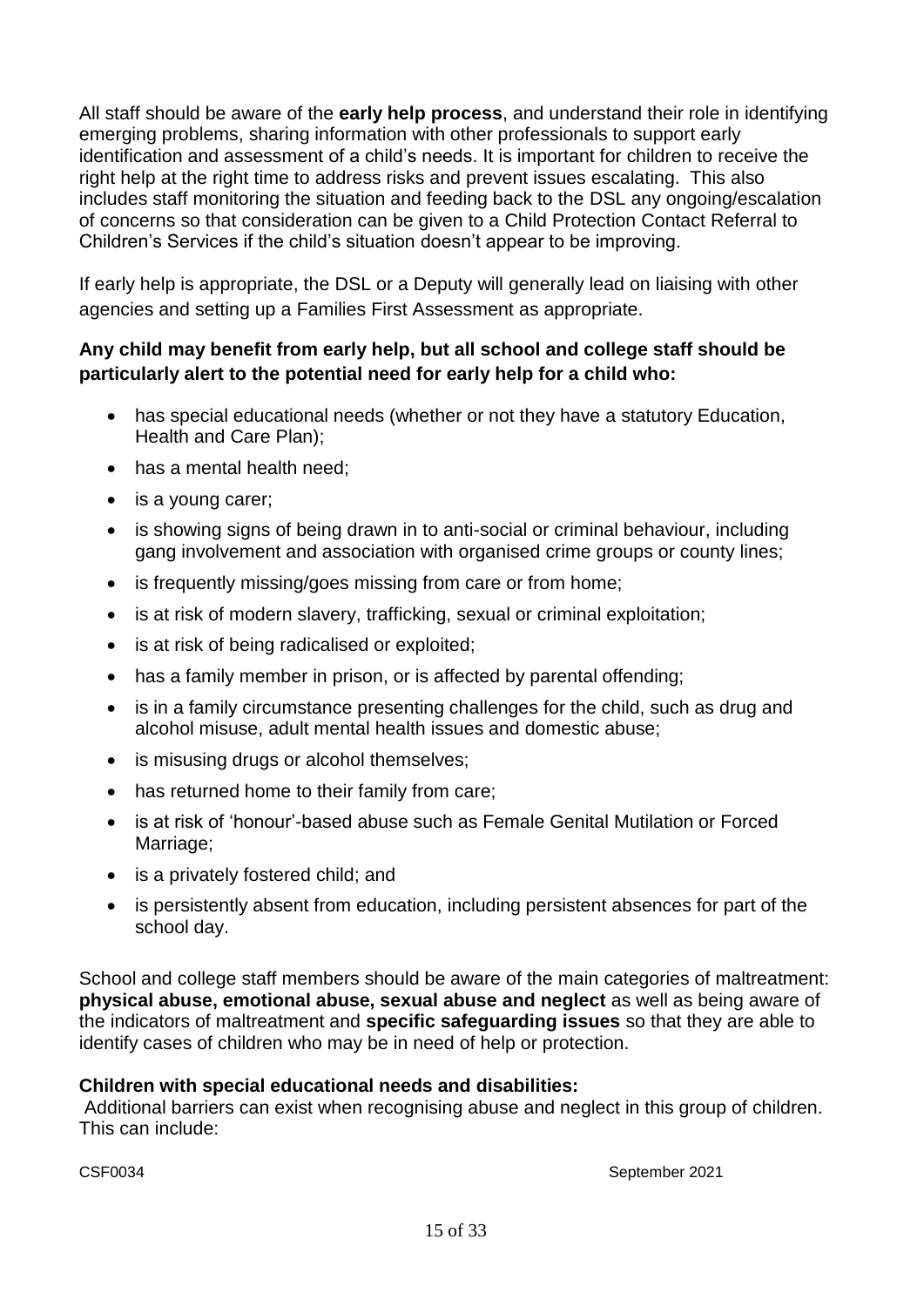- ❖ Assumptions that indicators of possible abuse such as behaviour, mood and injury relate to the child's impairment without further exploration.
- ❖ Assumptions that children with SEN and disabilities can be disproportionally impacted by things like bullying- without outwardly showing any signs.
- ❖ Communication barriers and difficulties.
- ❖ Reluctance to challenge carers, (professionals may over empathise with carers because of the perceived stress of caring for a disabled child).
- ❖ Disabled children often rely on a wide network of carers to meet their basic needs and therefore the potential risk of exposure to abusive behaviour can be increased.
- ❖ A disabled child's understanding of abuse.
- ❖ Lack of choice/ participation.
- ❖ Isolation.

# **Peer on peer abuse (child on child)**

**All** staff should be aware that safeguarding issues can manifest themselves via peer on peer abuse. This is most likely to include, but may not be limited to: • Bullying (including cyberbullying).

• Physical abuse such as hitting, kicking, shaking, biting, hair pulling, or otherwise causing physical harm.

• Sexual violence, such as rape, assault by penetration and sexual assault.

• Sexual harassment, such as sexual comments, remarks, jokes and online sexual harassment, which may be stand-alone or part of a broader pattern of abuse.

• Up-skirting, which typically involves taking a picture under a person's clothing without them knowing, with the intention of viewing their genitals or buttocks to obtain sexual gratification, or cause the victim humiliation, distress or alarm.

• Sexting (also known as sharing nudes or semi-nudes).

• Initiation/hazing type violence and rituals.

All staff should be aware that abuse is abuse and peer on peer abuse will never be tolerated or passed off as "banter", "just having a laugh" or "part of growing up". Furthermore, they should *recognise the gendered nature of peer on peer abuse (i.e. that it is more likely that girls will be victims and boys' perpetrators), but that all peer on peer abuse is unacceptable and will be taken seriously.*

In order to minimise the risk of peer on peer abuse the school: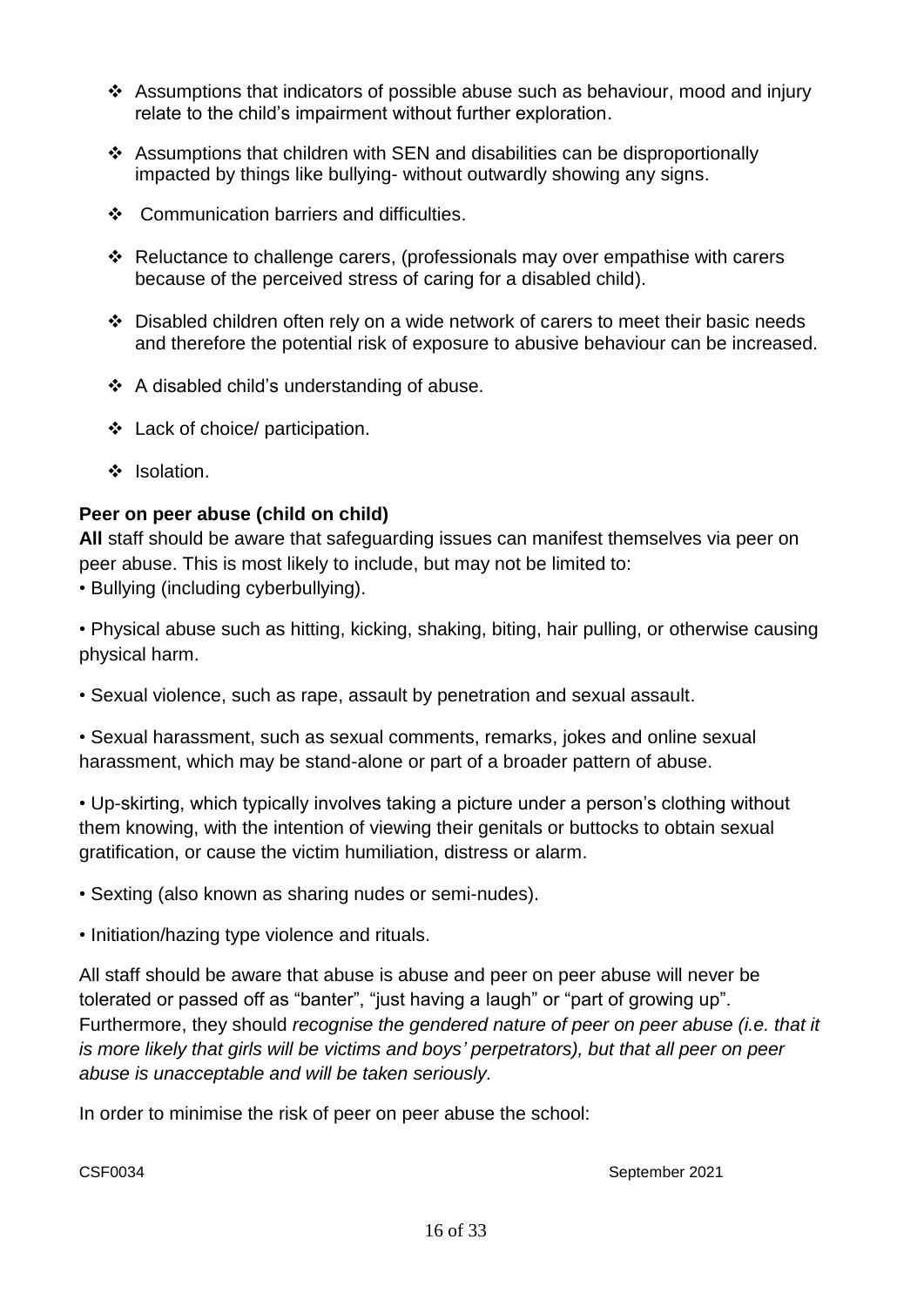- Provides a developmentally appropriate PSHE and RSE curriculum which develops pupils' understanding of acceptable behaviour and keeping themselves safe.
- Have systems in place for any student to raise concerns with staff, knowing that they will be listened to, believed and valued.
- Ensure victims, perpetrators and any other child affected by peer on peer abuse will be supported
- Develops robust risk assessments where appropriate
- Have relevant policies in place.

Where there is an allegation or concern that a child has abused others, Section 4.4 of the Hertfordshire Safeguarding Children Partnership Procedures Manual, 'Children Who Abuse Others':

**[http://hertsscb.proceduresonline.com/chapters/p\\_chil\\_abuse.html](http://hertsscb.proceduresonline.com/chapters/p_chil_abuse.html)**

Staff should also refer to Part five of KCSiE (DfE 2021) – '**Child on child sexual violence and sexual harassment':**

**<https://www.gov.uk/government/publications/keeping-children-safe-in-education--2>**

## **Serious violence**

All staff should be aware of indicators, which may signal that children are at risk from, or are involved with serious violent crime.

- Increased absence from school
- Change in friendships or relationships with older individuals or groups
- Significant decline in performance
- Signs of self-harm or significant change in wellbeing
- Signs of assault or unexplained injuries
- Unexplained gifts/new possessions

Also refer to **Schools Toolkit** the characteristics of young peoples' vulnerability to CSE and CCE on the HGFL;**[https://thegrid.org.uk/safeguarding-and-child-protection/child](https://thegrid.org.uk/safeguarding-and-child-protection/child-protection/specific-safeguarding-issues/child-sexual-and-criminal-exploitation)[protection/specific-safeguarding-issues/child-sexual-and-criminal-exploitation](https://thegrid.org.uk/safeguarding-and-child-protection/child-protection/specific-safeguarding-issues/child-sexual-and-criminal-exploitation)**

# **Child Sexual Exploitation (CSE) and Child Criminal Exploitation (CCE)**

Both CSE and CCE are forms of abuse and both occur where an individual or group takes advantage of an imbalance in power to coerce, manipulate or deceive a child into sexual or criminal activity. Whilst age may be the most obvious, this power imbalance can also be due to a range of other factors including gender, sexual identity, cognitive ability, physical strength, status, and access to economic or other resources. In some cases, the abuse will be in exchange for something the victim needs or wants and/or will be to the financial benefit or other advantage (such as increased status) of the perpetrator or facilitator. The abuse can be perpetrated by individuals or groups, males or females, and children or adults. The abuse can be a one-off occurrence or a series of incidents over time and range from opportunistic to complex organised abuse. It can involve force and/or enticementbased methods of compliance and may, or may not, be accompanied by violence or threats of violence. Victims can be exploited even when activity appears consensual and it should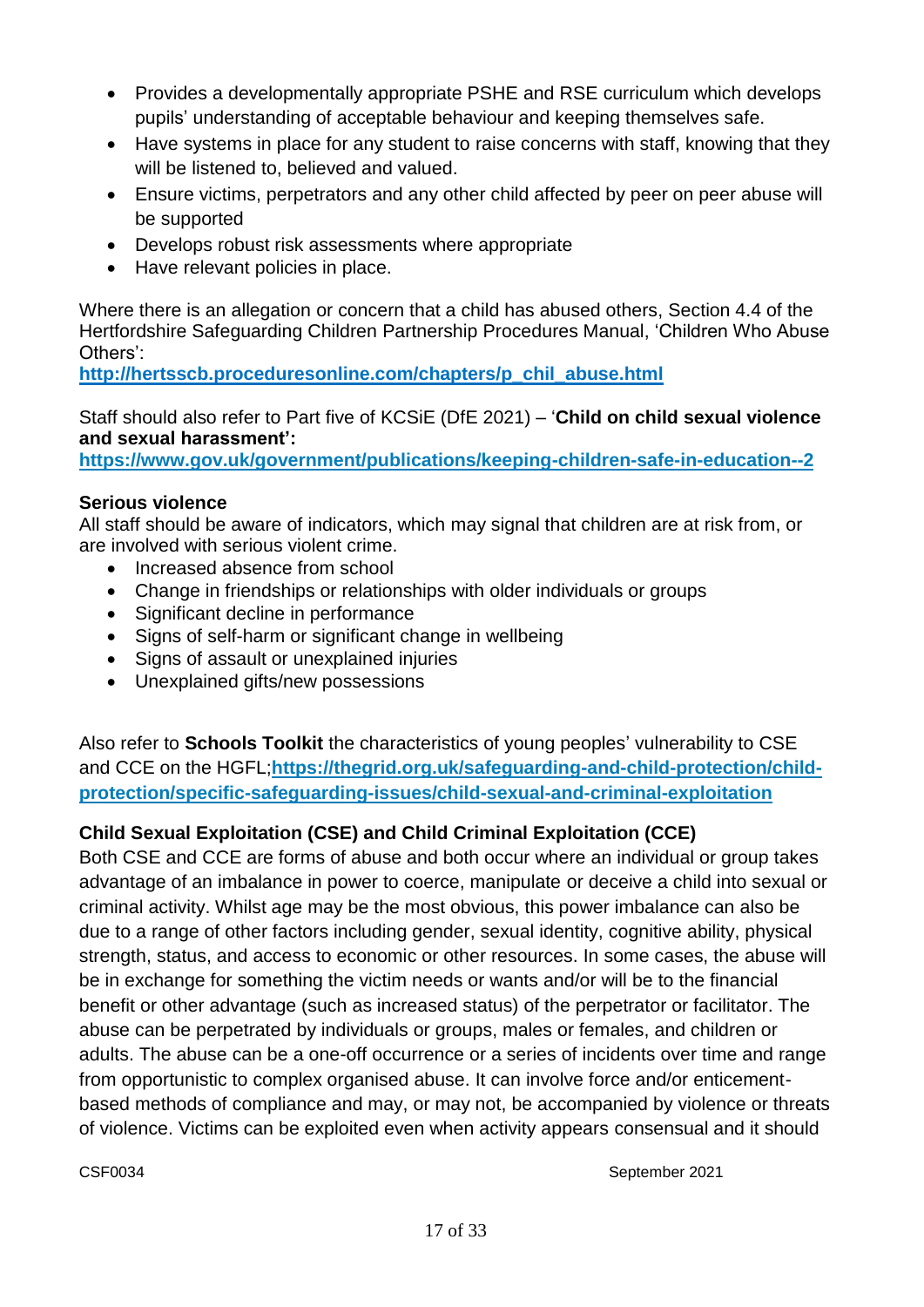be noted exploitation as well as being physical can be facilitated and/or take place online. More information include definitions and indicators are included in Annex B KCSiE DfE 2021.

## **Mental Health**

All staff should be aware that mental health problems can, in some cases, be an indicator that a child has suffered or is at risk of suffering abuse, neglect or exploitation. Only appropriate trained professionals should attempt to make a diagnosis of a mental health problem. Staff however, are well placed to observe children day-to-day and identify those whose behaviour suggests that they may be experiencing a mental health problem or be at risk of developing one.

If staff have a mental health concern about a child that is also a safeguarding concern, immediate action should be taken by following the procedures in this policy and speaking to the schools DSL.

## **Prevent: Safeguarding Children and Young People from Radicalisation**

Children can be vulnerable to extreme ideologies and radicalisation. Similar to protecting children from other forms of harm and abuse, protecting children from radicalisation must be part of all school and college safeguarding approaches.

All schools and colleges are subject to the Prevent Duty under Section 26 of the Counter Terrorism and Security Act 2015 (the CTSA 2015), in the exercise of their functions to have "due regard to the need to prevent people from being drawn into terrorism." Pg 133 KCSiE (DfE 2021).

There are signs and vulnerability factors that may indicate a child is susceptible to radicalisation or is in the process of being radicalised. It is possible to protect vulnerable people from extremist thinking and intervene to safeguard those at risk of radicalisation. Staff must be alert to changes in children's behaviour, which could indicate that they may be in need of Prevent support. They must act proportionately to the concern using the Prevent 'notice, check, share' approach, which may lead to the DSL making a Prevent referral.

Local Hertfordshire County Council guidance on Prevent is featured at 6.25 of the Hertfordshire Safeguarding Children's Partnership CP procedures **[https://hertsscb.proceduresonline.com/chapters/p\\_prevent\\_guide.html](https://hertsscb.proceduresonline.com/chapters/p_prevent_guide.html)**

Which outlines the specific duties in Hertfordshire. This guidance also features advice on making a Prevent referral. (please note at the time of writing this policy 6.25 of the HSCP CP procedures is under review)

### **Domestic Abuse**

Domestic abuse is: any incident or pattern of incidents of controlling, coercive, threatening behaviour, violence or abuse between those aged 16 or over who are, or have been, intimate partners or family members regardless of gender or sexuality. The abuse can encompass but is not limited to psychological; physical; sexual; financial; and emotional.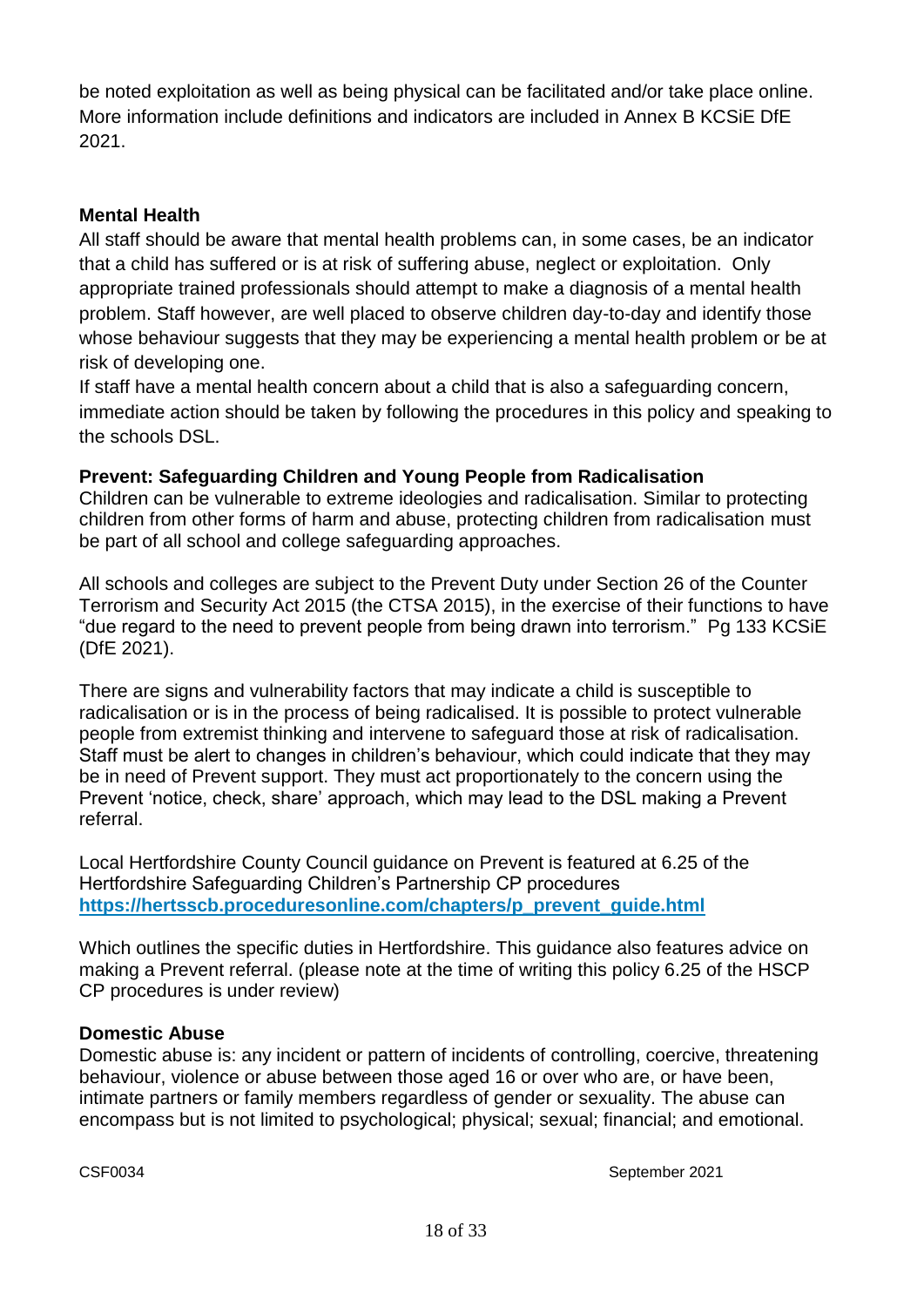All children can witness and be adversely affected by domestic abuse in the context of their home life where domestic abuse occurs between family members.

# **6. DEALING WITH A DISCLOSURE**

If a child confides in a member of staff/volunteer and requests that the information is kept secret, it is important that the member of staff/volunteer tell the child in a manner appropriate to the child's age/stage of development that they cannot promise complete confidentiality – instead they must explain that they may need to pass information to other professionals to help keep the child or other children safe.

If a child discloses that he or she has been abused in some way, the member of staff/volunteer should:

- Listen to what is being said without displaying shock or disbelief
- Accept what is being said
- Allow the child to talk freely
- Reassure the child, but not make promises which might not be possible to keep
- Never promise a child that they will not tell anyone as this may ultimately not be in the best interests of the child.
- Reassure him or her that what has happened is not his or her fault
- Stress that it was the right thing to tell
- Listen, only asking questions when necessary to clarify what is being said.
- Not criticise the alleged perpetrator
- Explain what has to be done next and who has to be told
- Make a written record (see Record Keeping)
- Pass the information to the DSL without delay (if a DSL or Deputy is not available, staff must inform a senior member of staff or complete a child protection contact referral if this disclosure indicates that the child may be at risk of immediate harm and/or have been suffered significant harm to ensure reporting to Police and/or Children's Services where necessary is not delayed)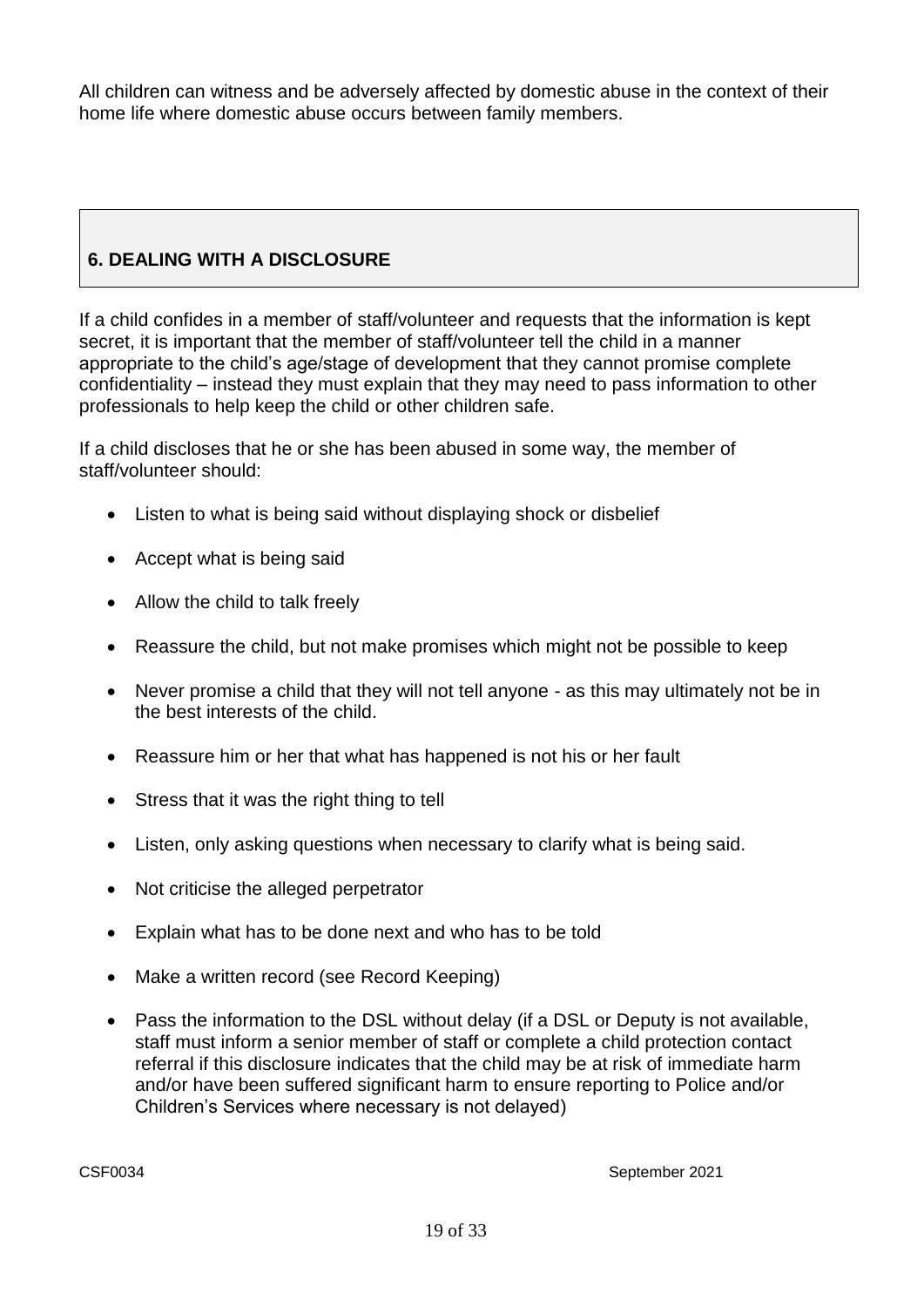## **Third Party Disclosures**

Its everyone's responsibility to report concerns related to children and make referrals to Children Services and the Police if suspected that a child has been abused or is at risk of abuse.

Therefore, when safeguarding concerns are shared to the DSL in a school by a parent or member of the public, it is important to note that there is equal responsibility by the complainant to report the matter also directly rather than assume the responsibility is that of the school. If unsure of how to do this speak to the DSL / head teacher and they will advise accordingly.

### **Support**

Dealing with a disclosure from a child, and safeguarding issues can be stressful. The member of staff/volunteer should, therefore, consider seeking support for him/herself and discuss this with the DSL.

**If a school /college staff member receives a disclosure about potential harm caused by another staff member, they should see section 11 of this policy–** *Allegations involving school staff/volunteers.* 

# **7. RECORD KEEPING**

All practitioners should be confident of the processing conditions under the Data Protection Act 2018 and the GDPR which allow them to store and share information for safeguarding purposes, including information, which is sensitive and personal, and should be treated as 'special category personal data'.

All concerns, discussions and decisions made and the reasons for those decisions should be recorded in writing. If in doubt about recording requirements staff should discuss with the DSL.

- Record as soon as possible after the conversation. Use the schools Child Protection Recording system which may be electronic or using a record of concern sheet. (proforma available on the Hertfordshire Grid for Learning (HGFL).
- Ensure the date, time, place is recorded, and any noticeable non-verbal behaviour and the words used by the child.
- Use the body map on the schools recording system or the proforma body map available on HGFL, to indicate the position of any injuries and a clear description of the injury.
- Record statements and observations rather than interpretations or assumptions.
- Do not destroy the original records in case they are needed by a court.
- All records need to be given to the DSL promptly. No copies should be retained by the member of staff or volunteer.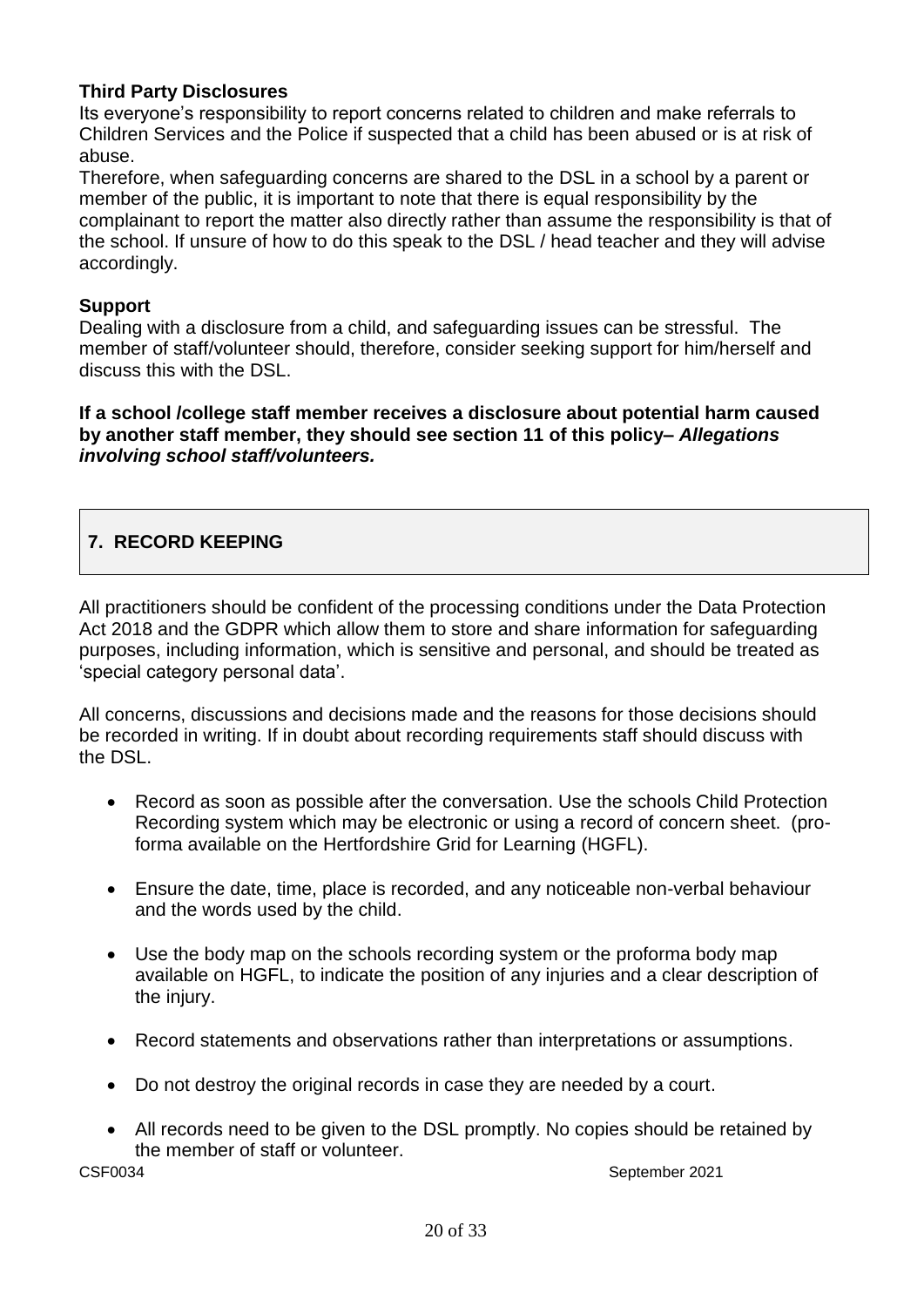The DSL will ensure that all safeguarding records are managed in accordance with the Education (Pupil Information) (England) Regulations 2005.

Safeguarding records, The Herts Grid **[https://thegrid.org.uk/safeguarding-and-child-protection/child](https://thegrid.org.uk/safeguarding-and-child-protection/child-protection/safeguarding-records)[protection/safeguarding-records](https://thegrid.org.uk/safeguarding-and-child-protection/child-protection/safeguarding-records)**

# **8. CONFIDENTIALITY**

Safeguarding children raises issues of confidentiality that must be clearly understood by all staff/volunteers in schools.

- All staff in schools, both teaching and non-teaching staff, have a responsibility to share relevant information about the protection of children with other professionals, particularly the investigative agencies.
- Staff/volunteers who receive information about children and their families in the course of their work should share that information only within appropriate professional contexts.

# **9. SCHOOL PROCEDURES**

## **Please see Appendix 2: KCSiE (DfE 2021) pg.23**

If any member of staff is concerned about a child, he or she must inform the DSL. The DSL will decide whether the concerns should be raised to Children's Services and if deemed to have met the threshold a Child Protection Contact Referral will be completed. If a Child Protection Contact Referral to Children's Services is made the DSL will discuss the referral with the parents, unless to do so would place the child at further risk of harm.

While it is the DSL's role to make Child Protection Contact Referrals, any staff member can make a Child Protection Contact Referral to Children's Services if a child is in immediate danger or is at risk of harm (e.g. concern that a family might have plans to carry out FGM, Forced Marriage etc). In these circumstances a Child Protection Contact Referral should be made to Children's Services and/or the Police immediately. Where Child Protection Contact Referrals are made by another member of staff, the DSL should be informed as soon as possible.

If a **teacher** (persons employed or engaged to carry out teaching work at schools and other institutions in England) , in the course of their work in the profession, discovers that an act of Female Genital Mutilation (FGM) appears to have been carried out on a girl under the age of 18 the **teacher** must report this to the police via 101. **This is a mandatory reporting duty.** KCSiE (DfE 2021) pg. 131-132: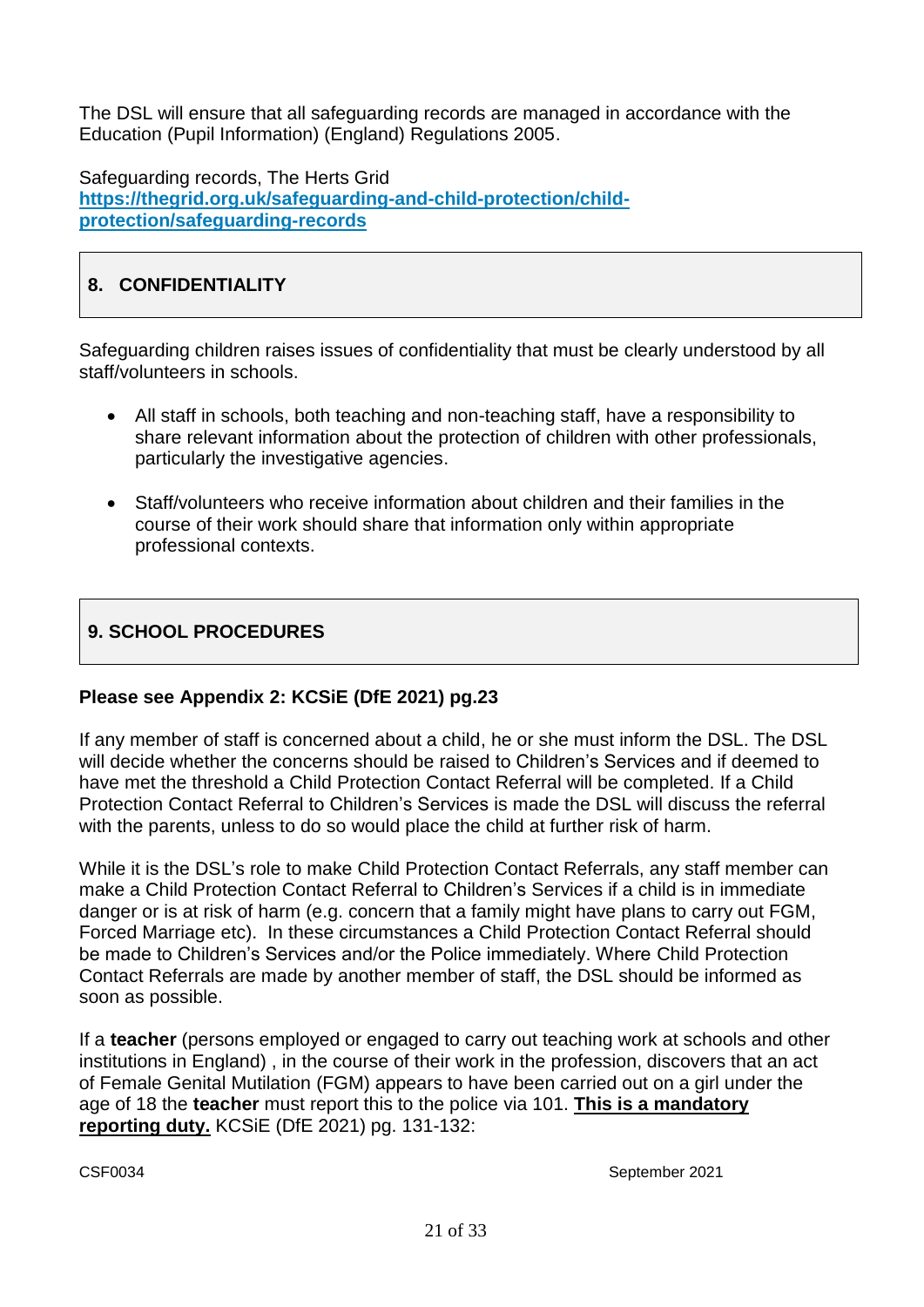If the allegations raised are against other children, the school should follow section 4.4 of the Hertfordshire Safeguarding Children Partnership Procedures Manual – Children Who Abuse Others. Please see the school's anti-bullying policy for more details on procedures to minimise the risk of peer on peer abuse.

The member of staff must record information regarding the concerns on the same day. The recording must be a clear, precise and a factual account of any verbal disclosures and observations (record of concern pro-forma is available on the Hertfordshire Grid for Learning).

Particular attention should be paid to the attendance and development of any child about whom the school has concerns, or who has been identified as being the subject of a Child Protection Plan and a written record will be kept.

If a pupil who is/or has been the subject of a child protection plan changes school, the DSL will inform the social worker responsible for the case and transfer the appropriate records to the DSL at the receiving school, in a secure manner, and separate from the child's academic file.

The DSL is responsible for making the senior leadership team aware of trends in behaviour that may affect pupil welfare. If necessary, training will be arranged.

# **10. COMMUNICATION WITH PARENTS**

Freman College will ensure the Child Protection Policy is available publicly either via the school or college website or by other means.

Parents should be informed prior to a Child Protection Contact Referral, unless it is considered to do so might place the child at increased risk of significant harm by:

- The behavioural response it prompts e.g. a child being subjected to abuse, maltreatment or threats / forced to remain silent if alleged abuser informed.
- Leading to an unreasonable delay.
- Leading to the risk of loss of evidential material.

(The school may also consider not informing parent(s) where this would place a member of staff at risk).

The school will endeavour to ensure that parents understand the responsibilities placed on the school staff for safeguarding children.

Where reasonably possible schools and colleges should hold more than one emergency contact number for each pupil and student. KCSiE (DfE 2021) pg. 26.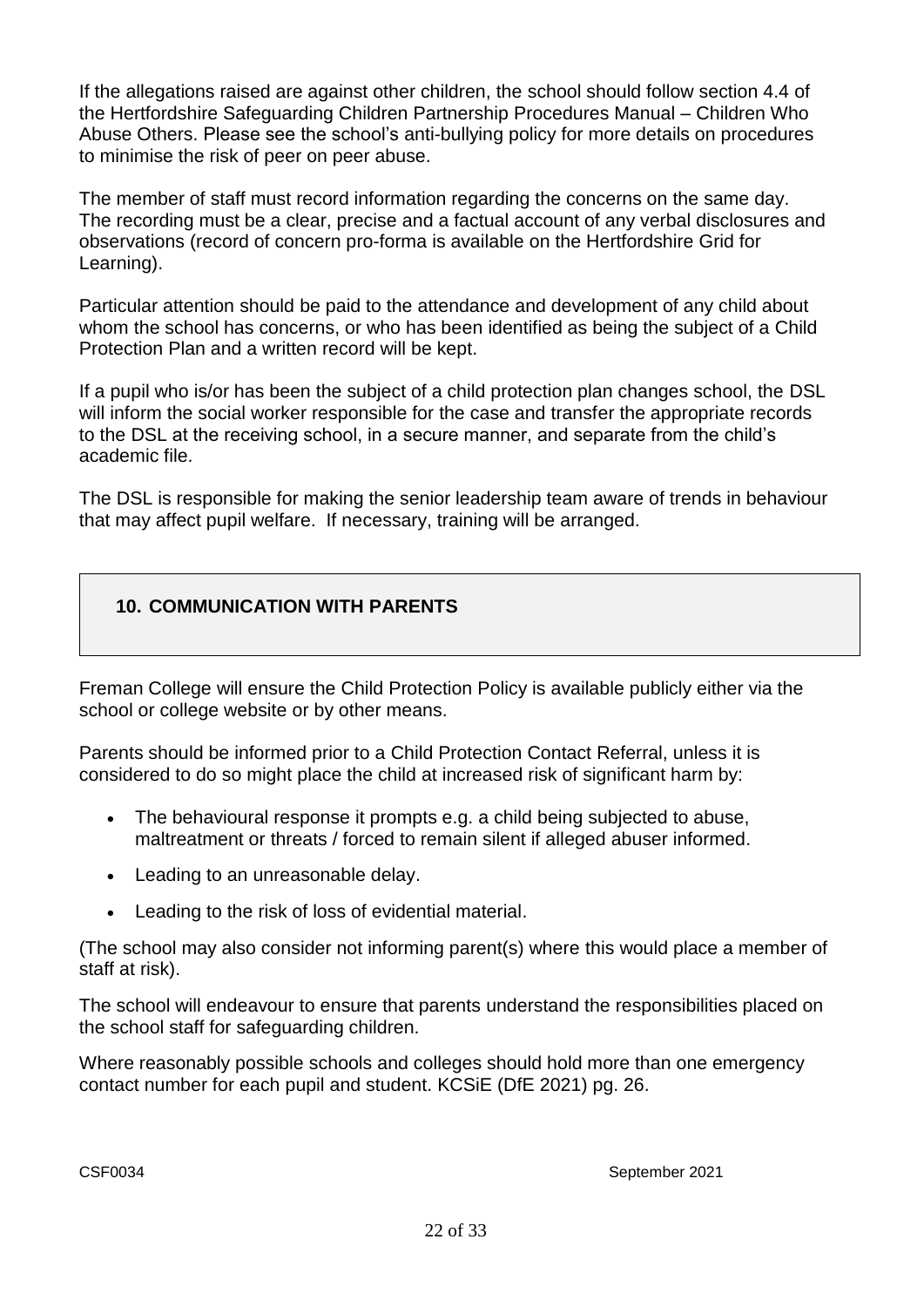Further guidance around information sharing can be located within; **Information sharing Advice for practitioners providing safeguarding services to children, young people, parents and carers** *(*DfE, 2018);

**[https://www.gov.uk/government/publications/safeguarding-practitioners](https://www.gov.uk/government/publications/safeguarding-practitioners-information-sharing-advice)[information-sharing-advice](https://www.gov.uk/government/publications/safeguarding-practitioners-information-sharing-advice)**

### **11. ALLEGATIONS OF ABUSE MADE AGAINST ADULTS WHO WORK WITH CHILDREN AND YOUNG PEOPLE**

### **An allegation is any information which indicates that a member of staff/volunteer may have:**

- Behaved in a way that has harmed a child or may have harmed a child.
- Possibly committed a criminal offence against or related to a child.
- Behaved towards a child or children in a way which indicates he or she would pose a risk of harm to children or
- Behaved or may have behaved in a way that indicated they may not be suitable to work with children.

This relates to members of staff, supply staff and volunteers who are currently working in any school or college regardless of whether the school or college is where the alleged abuse took place. Allegations against a teacher who is no longer teaching should be referred to the police. Historical allegations of abuse should also be referred to the police.

### **What staff should do if they have concerns about another member of staff who may pose a risk of harm to children allegations against a professional:**

- If staff have safeguarding concerns, or an allegation is made about another member of staff (including supply staff and volunteers) posing a risk of harm to children, this is to be referred to the headteacher, principal, proprietor of an independent school.
- Where the headteacher or principal is the subject of an allegation, the chair of governors, or the chair of the management committee or proprietor of an independent school (the case manager), should discuss the allegation immediately with the Local Authority Designated Officer(s) LADO.

Staff may consider discussing any concerns with the designated senior lead (DSL) for safeguarding and if appropriate make any referral via them.

The Chair of Governors in this school is:

| NAME:         | <b>CONTACT NUMBER:</b>                  |
|---------------|-----------------------------------------|
| Jackie Martin | Can be contacted via the college office |
| CSF0034       | September 2021                          |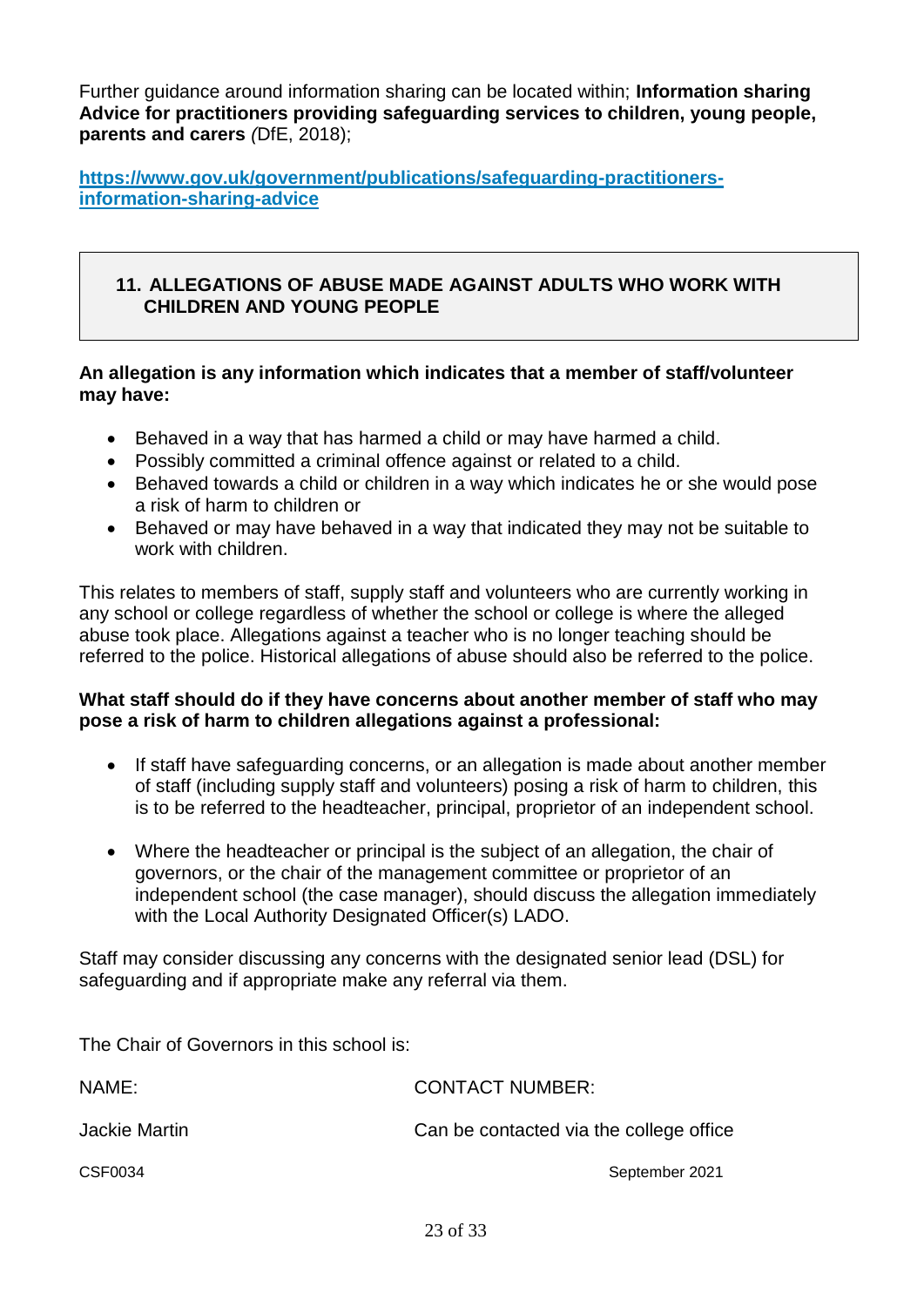In the absence of the Chair of Governors, the Vice Chair should be contacted. The Vice Chair in this school is:

| NAME:     | <b>CONTACT NUMBER:</b>                  |
|-----------|-----------------------------------------|
| Sue Coote | Can be contacted via the college office |

The person to whom an allegation is first reported should take the matter seriously and keep an open mind. S/he should not investigate or ask leading questions if seeking clarification; it is important not to make assumptions. Confidentiality should not be promised and the person should be advised that the concern will be shared on a 'need to know' basis only.

Actions to be taken include making an immediate written record of the allegation using the informant's words – including time, date and place where the alleged incident took place, brief details of what happened, what was said and who was present. This record should be signed, dated and immediately passed on to the Head Teacher.

The recipient of an allegation must **not** unilaterally determine its validity, and failure to report it in accordance with procedures is a potential disciplinary matter.

The Head Teacher/Chair of Governors will not investigate the allegation itself, or take written or detailed statements, but will assess whether it is necessary to refer the concern to the Local Authority Designated Officer (LADO Threshold Guidance may be used to inform this decision – found at **[https://hertsscb.proceduresonline.com/chapters/p\\_manage\\_alleg.html](https://hertsscb.proceduresonline.com/chapters/p_manage_alleg.html)**

### **Children's Services – 0300 123 4043 SOOHS (Out of Hours Service-Children's Services) – 0300 123 4043**

If the allegation meets any of the four criteria set out at the start of this section, contact should always be made with the Local Authority Designated Officer without delay.

If it is decided that the allegation requires a child protection strategy meeting or joint evaluation meeting, this will take place in accordance with section 4.1 of the Hertfordshire Safeguarding Children Partnership Procedures Manual.

If it is decided it does not require a child protection strategy meeting or joint evaluation meeting, the LADO will provide the employer with advice and support on how the allegations should be managed.

The Head Teacher should, as soon as possible, **following briefing** from the Local Authority Designated Officer inform the subject of the allegation.

### **For further information se**

Hertfordshire Safeguarding Children Partnership Procedures Manual Section 5.1.5 [Managing Allegations Against Adults who work with Children and Young People](http://www.proceduresonline.com/herts_scb/chapters/p_manage_alleg.html)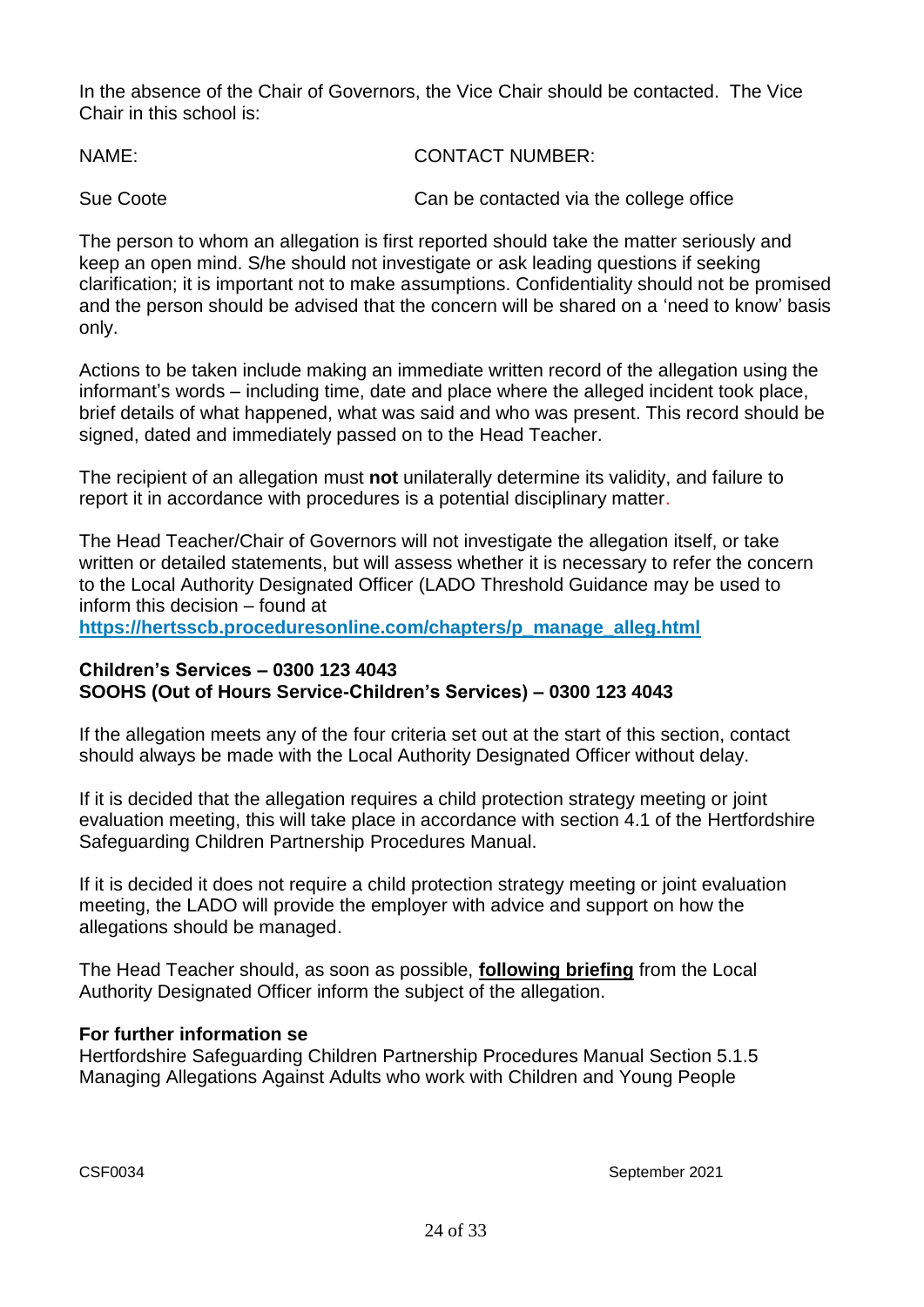Where a staff member feels unable to raise an issue with their employer/through the whistleblowing procedure or feels that their genuine concerns are not being addressed, other whistleblowing channels may be open to them:

- Children's Services 0300 123 4043
- NSPCC whistleblowing helpline is available for staff who do not feel able to raise concerns regarding child protection failures internally. Staff can call: 0800 028 0285 – line is available from 8:00 AM to 8:00 PM, Monday to Friday and Email: **[help@nspcc.org.uk](mailto:help@nspcc.org.uk)**

## **What school or college staff should do if they have concerns about safeguarding practices within the school or college?**

- All staff and volunteers should feel able to raise concerns about poor or unsafe practice and potential failures in the school or education setting's safeguarding arrangements.
- Appropriate whistleblowing procedures, which are suitably reflected in staff training and staff behaviour policies, should be in place for such concerns to be raised with the school or college's senior leadership team.

### **Safer working practice**

To reduce the risk of allegations, all staff should be aware of safer working practice and should be familiar with the guidance contained in the staff handbook/school code of conduct/staff behaviour policy and Safer Recruitment Consortium document *Guidance for safer working practice for those working with children and young people in education settings (May 2019) and also Addendum April 2020* available at **<https://www.saferrecruitmentconsortium.org/>**

The document seeks to ensure that the responsibilities of school leaders towards children and staff are discharged by raising awareness of illegal, unsafe, unprofessional and unwise behaviour. This includes guidelines for staff on positive behaviour management in line with the ban on corporal punishment **(**School Standards and Framework Act 1998**).** Please see the school/college's behaviour management policy for more information.

### **HSCP escalation and complaints procedure link**

**[https://hertsscb.proceduresonline.com/chapters/p\\_resolution\\_disagree.html](https://hertsscb.proceduresonline.com/chapters/p_resolution_disagree.html)**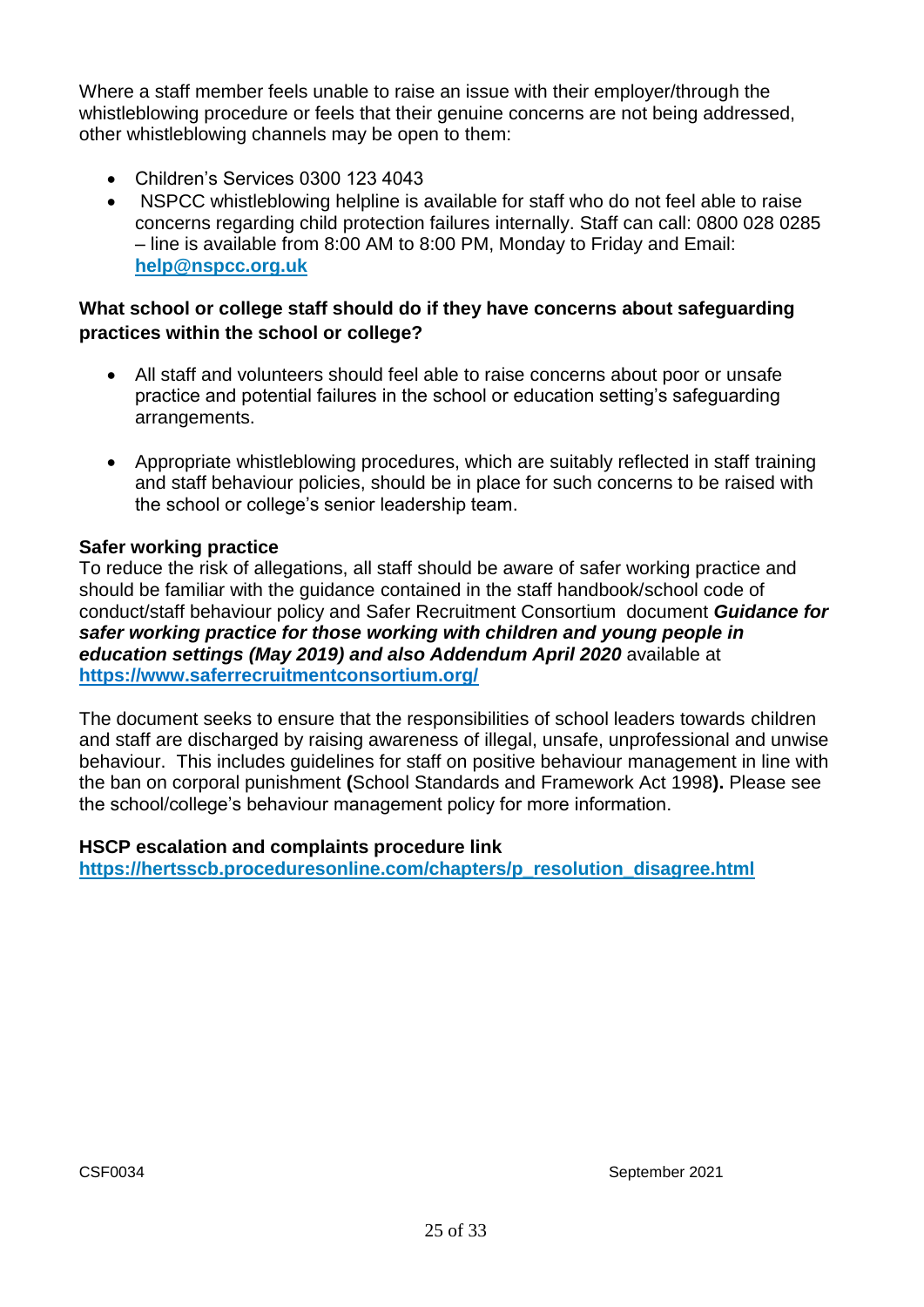## **APPENDIX 1: KCSiE (DfE 2021) Part One OR Annex A: Information for all school and college staff Annex B: Further information**

On publication of this Child Protection Policy, September 2021, the CPSLO Service has decided to provide the hyperlink only to KCSiE rather than the document in its entirety, due to the potential for updates to the content.

**All** staff that have direct working with children should have access and have read Part one OR Annex A and Annex B (which provides further information specific forms of abuse and safeguarding issues) of this statutory guidance. Those staff who do not work directly with children should read **either Part one or Annex A** (a condensed version of Part one) of this guidance. This is entirely a matter for the school or college and will be based on their assessment of which guidance will be most effective for their staff to safeguard and promote the welfare of children**.** All Staff should also have the opportunity to seek clarity from designated staff for any content.

This is to assist staff to understand their role and discharge their responsibilities as set out in this guidance.

We highly recommend that staff are asked to sign to say they have read these sections and should subsequently be re-directed to these documents again should any changes occur.

### **Link to KCSiE (DfE, 2021):**

**[https://assets.publishing.service.gov.uk/government/uploads/system/uploads/attach](https://assets.publishing.service.gov.uk/government/uploads/system/uploads/attachment_data/file/999348/Keeping_children_safe_in_education_2021.pdf)** ment data/file/999348/Keeping children safe in education 2021.pdf

**Annex G** KCSiE (DfE 2021): Substantive changes from September 2021: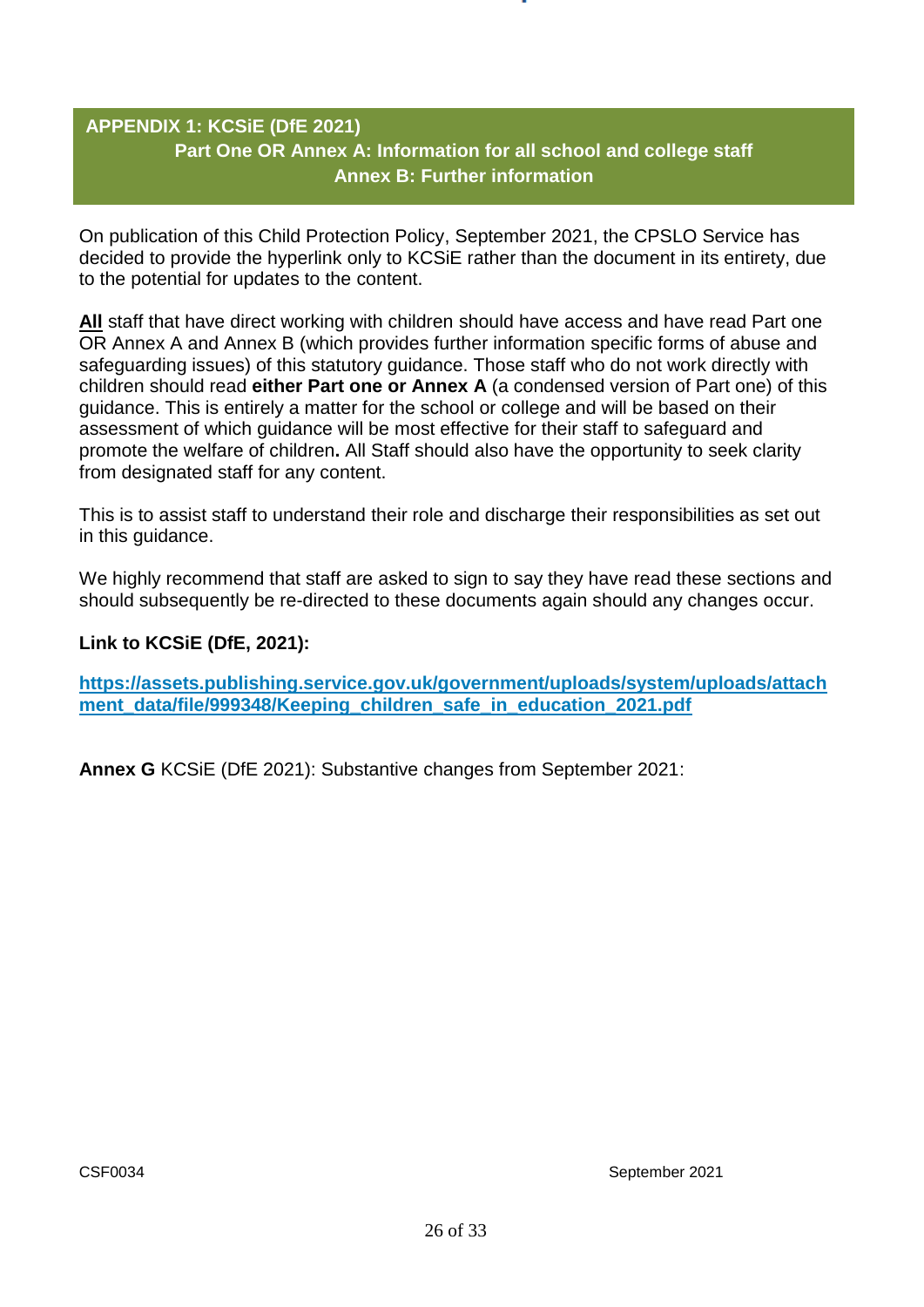### **APPENDIX 2:**

# **ACTIONS WHERE THERE ARE CONCERNS ABOUT A CHILD Flowchart**



### Page 23 of KCSIE 2021

### **The National Police Chiefs' Council-** *When to call the police* **guidance**

This advice covers incidents on school and college premises where students have potentially committed a crime. It provides guidance on what schools and colleges should bear in mind when considering contacting the police. This advice covers the following situations:

• Assault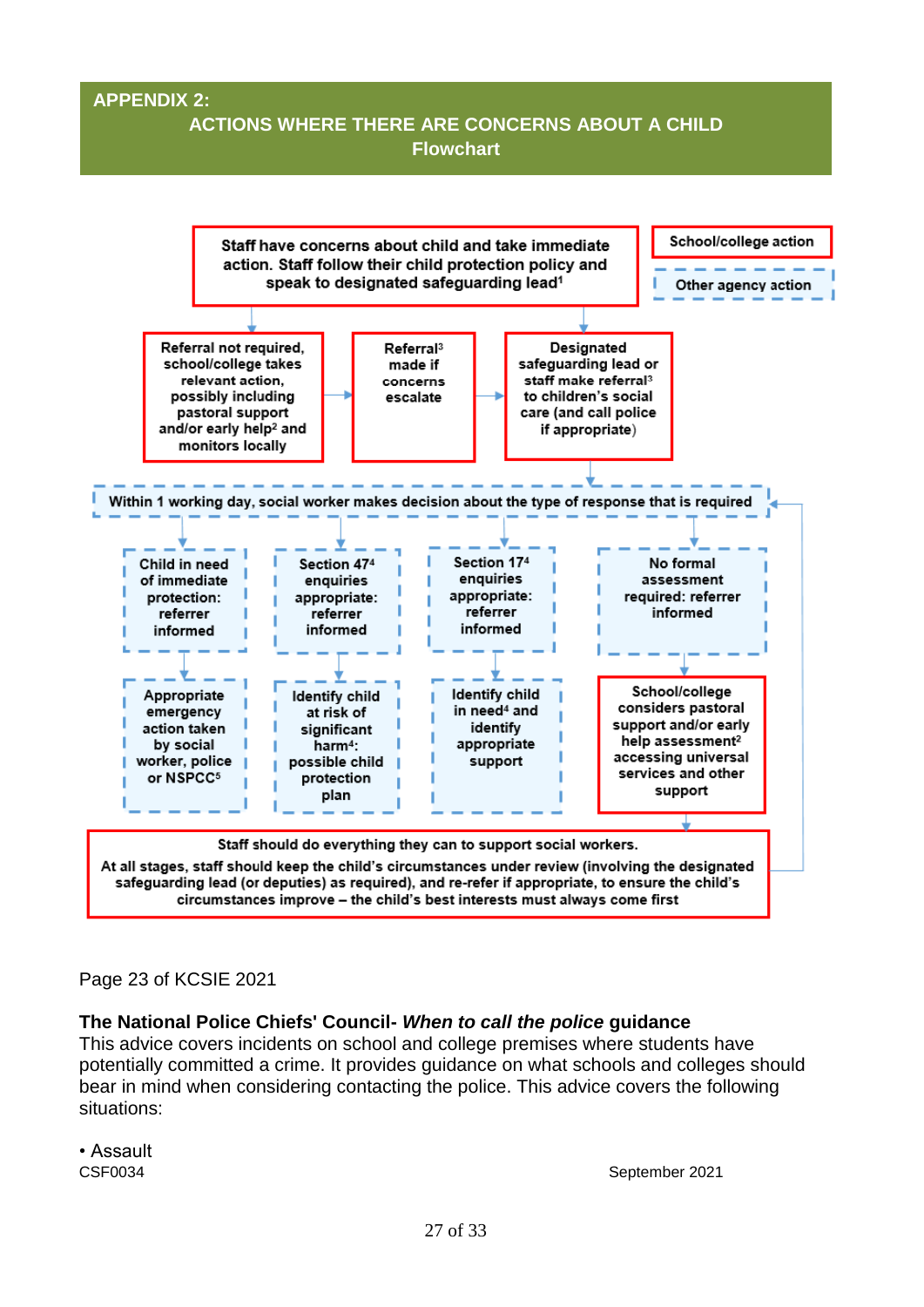- Criminal damage
- Cyber crime
- Drugs
- Harassment
- Sexual offences
- Theft
- Weapons

This advice aims to support schools and college to make defensible decisions when considering whether to involve the police. Further guidance can be found at;

**[https://www.npcc.police.uk/documents/Children%20and%20Young%20people/When](https://www.npcc.police.uk/documents/Children%20and%20Young%20people/When%20to%20call%20the%20police%20guidance%20for%20schools%20and%20colleges.pdf) [%20to%20call%20the%20police%20guidance%20for%20schools%20and%20colleges](https://www.npcc.police.uk/documents/Children%20and%20Young%20people/When%20to%20call%20the%20police%20guidance%20for%20schools%20and%20colleges.pdf) [.pdf](https://www.npcc.police.uk/documents/Children%20and%20Young%20people/When%20to%20call%20the%20police%20guidance%20for%20schools%20and%20colleges.pdf)**

**APPENDIX 3:** 

# **Ofsted school Inspection Handbook September 2021**

This handbook is primarily a guide for inspectors on how to carry out school inspections. However, it is made available to schools and other organisations to ensure that they are informed about the processes and procedures of inspection. It seeks to balance the need for consistency in inspections with the flexibility required to respond to the individual circumstances of each school.

On publication of this Child Protection Policy, September 2021, the CPSLO Service has decided to provide the hyperlink only to the Ofsted School Inspection Handbook rather than the document in its entirety, due to the potential for updates to the content. **[https://www.gov.uk/government/publications/school-inspection-handbook](https://www.gov.uk/government/publications/school-inspection-handbook-eif/schools-inspection-handbook-for-september-2021)[eif/schools-inspection-handbook-for-september-2021](https://www.gov.uk/government/publications/school-inspection-handbook-eif/schools-inspection-handbook-for-september-2021)**

### **APPENDIX 4:**

**Sexual violence and sexual harassment between children in schools and colleges guidance (2021)**

This is advice provided by the Department for Education (the department). Its focus is child on child sexual violence and sexual harassment at schools and colleges. The advice covers children of all ages, from primary through to secondary stage and into colleges and online. For the purposes of this advice, a child is anyone under the age of 18. Whilst the focus of the advice is on protecting and supporting children, schools and colleges should of course protect any adult students and engage with adult social care, support services and the police as required.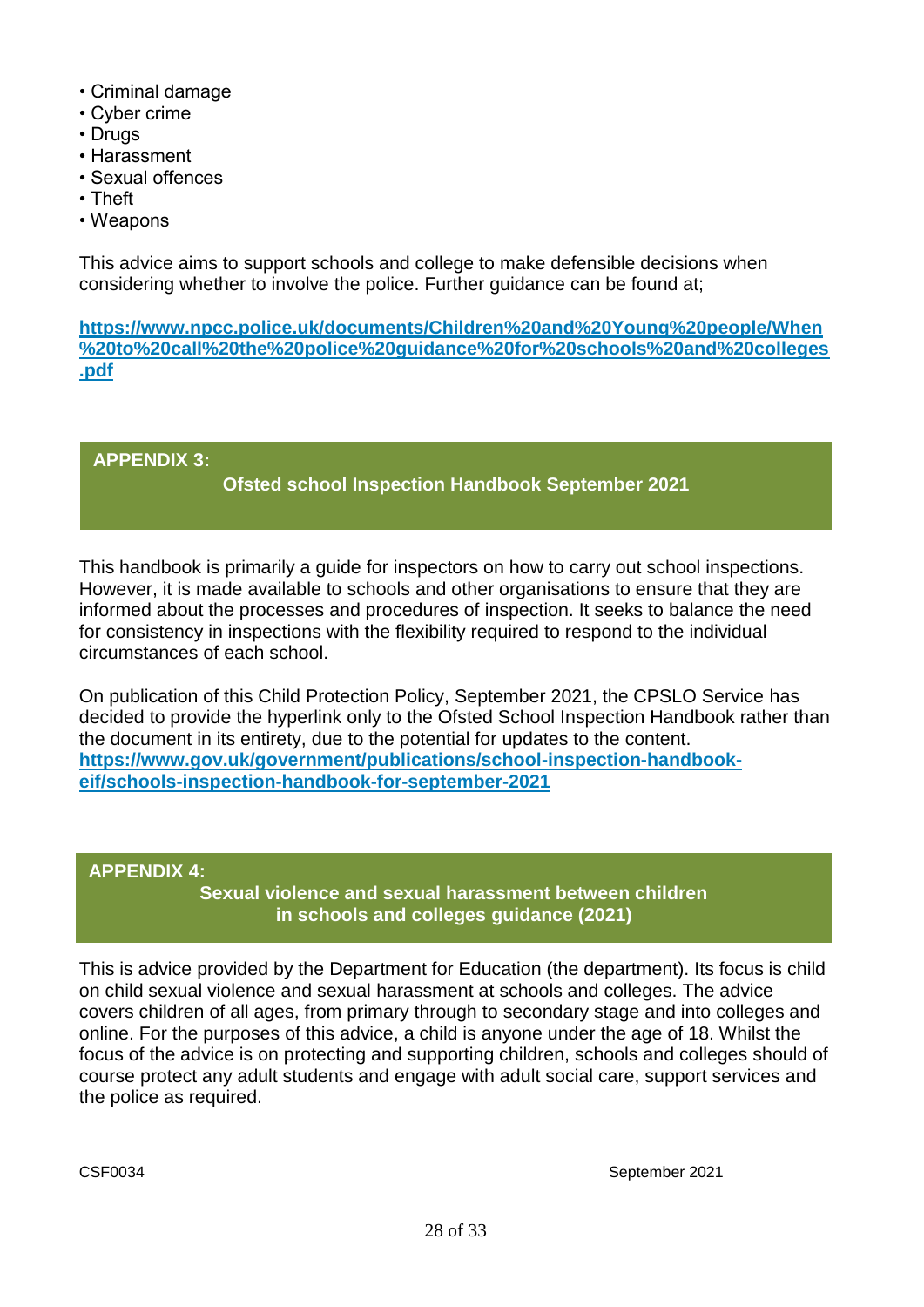The advice sets out what sexual violence and sexual harassment is, how to minimise the risk of it occurring and what to do when it does occur or is alleged to have occurred. The advice highlights best practice and cross-references other advice, statutory guidance and the legal framework.

It is for individual schools and colleges to develop their own policies and procedures. It is important that policies and procedures are developed in line with their legal obligations, including the Human Rights Act 1998 and the Equality Act 2010, especially the Public Sector Equality Duty, and their local multi-agency safeguarding arrangements. It is important that schools and colleges consider how to reflect sexual violence and sexual harassment in their whole school or college approach to safeguarding and in their child protection policy.

On publication of this Child Protection Policy, September 2021, the CPSLO Service has decided to provide the hyperlink to the document rather than the document in its entirety, due to the potential for updates to the content.

**[https://assets.publishing.service.gov.uk/government/uploads/system/uploads/attach](https://assets.publishing.service.gov.uk/government/uploads/system/uploads/attachment_data/file/999239/SVSH_2021.pdf) [ment\\_data/file/999239/SVSH\\_2021.pdf](https://assets.publishing.service.gov.uk/government/uploads/system/uploads/attachment_data/file/999239/SVSH_2021.pdf)**

## **APPENDIX 5:**

## **Online Safety Guidance**

On publication of this Child Protection Policy, September 2021, the CPSLO Service has decided to signpost to the document rather than provide the document in its entirety, due to the potential for updates to the content.

**Annex D**: KCSiE (DfE,2021) for national guidance

Hertfordshire Guidance:

**[https://thegrid.org.uk/safeguarding-and-child-protection/online-safety/online-safety](https://thegrid.org.uk/safeguarding-and-child-protection/online-safety/online-safety-national-guidance)[national-guidance](https://thegrid.org.uk/safeguarding-and-child-protection/online-safety/online-safety-national-guidance)**

## **APPENDIX 6:**

**Covid guidance into new academic year 2021-2022**

On publication of this Child Protection Policy, September 2021, the CPSLO Service has decided to provide the hyperlink to the document rather than the document in its entirety, due to the potential for updates to the content.

**[https://www.gov.uk/government/collections/guidance-for-schools-coronavirus](https://www.gov.uk/government/collections/guidance-for-schools-coronavirus-covid-19)[covid-19](https://www.gov.uk/government/collections/guidance-for-schools-coronavirus-covid-19)**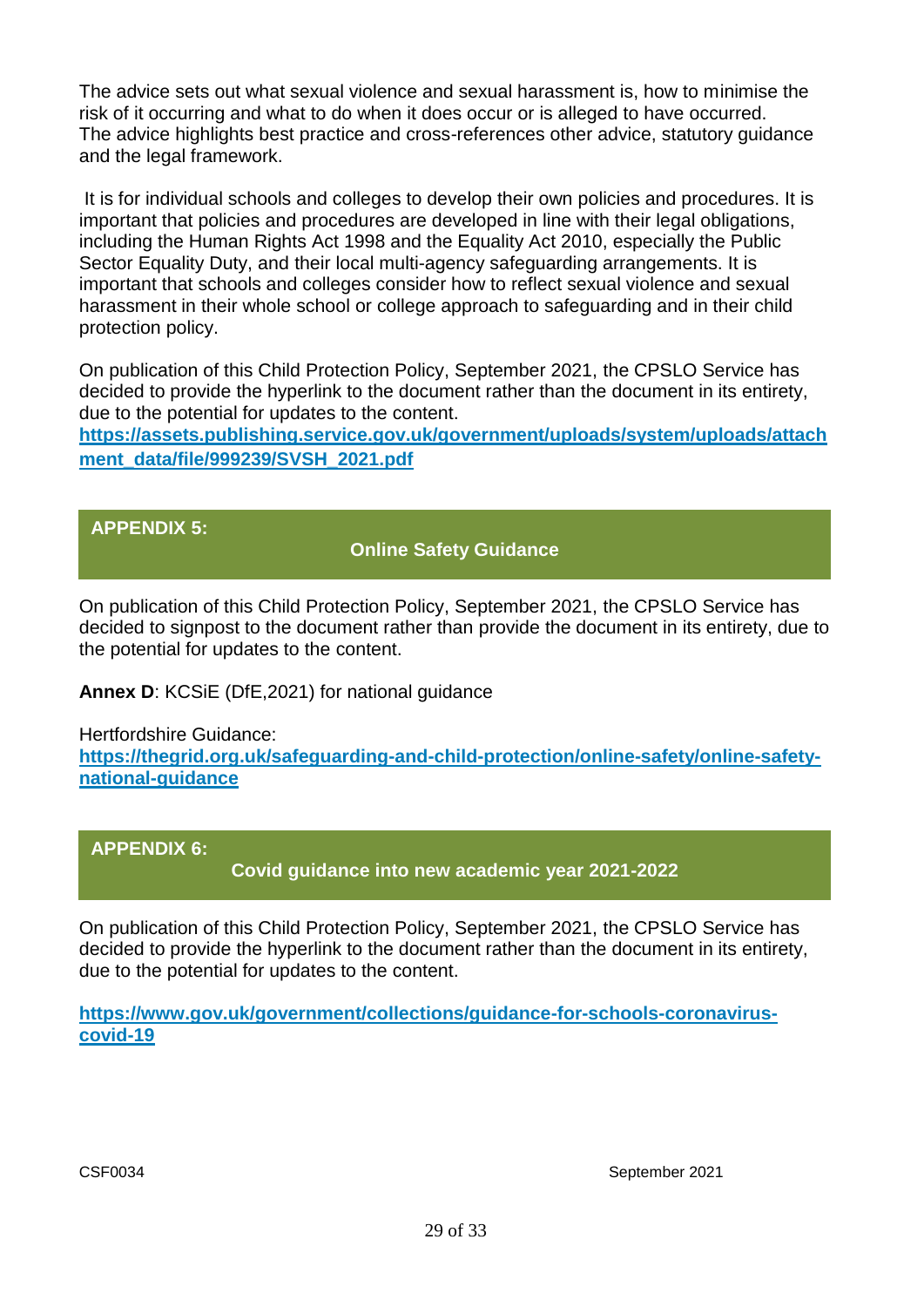# **APPENDIX 7:**

### **GDPR, data protection and Freedom of Information**

If schools subscribe to the Herts for Learning GDPR Toolkit or Enhanced Data Protection Officer Service, schools can contact the service desk for guidance.

Schools can also contact their legal providers.

Further information can be accessed at; **<https://ico.org.uk/for-organisations/>**

### **APPENDIX 8:**

### **Table of substantiative changes from previous CP policy**

| <b>SECTION OF POLICY</b>        | <b>CHANGES</b>                                                                                                                                                                                                                                                                                                                       |
|---------------------------------|--------------------------------------------------------------------------------------------------------------------------------------------------------------------------------------------------------------------------------------------------------------------------------------------------------------------------------------|
| <b>Policy review</b>            | Adding of 'Academy'/ 'principal' and 'board of trustee' to reflect<br>settings that use these terms                                                                                                                                                                                                                                  |
| 1.Introduction                  | Addition of Annex A for staff who do not have direct work with<br>children<br>Addition of Supply staff, voluntary and contract worker<br>categories added<br>Addition of Online Safety training requirement<br>Page of KCSiE now referenced as Pg 31-33<br>Addition of 'best' interest of the child to reflect language in<br>KCSiE. |
| 2.Statutory<br><b>Framework</b> | Update pf 2021 edition of KCSiE referenced<br>Addition of recommended legislation used; Sexual violence<br>and sexual harassment between children in schools and<br>colleges (DfE 2017)                                                                                                                                              |
| <b>3.DSL/DDSL</b>               | Updated section on recommended Training for DSL/DDSL role<br>as stated in KCSiE 2021                                                                                                                                                                                                                                                 |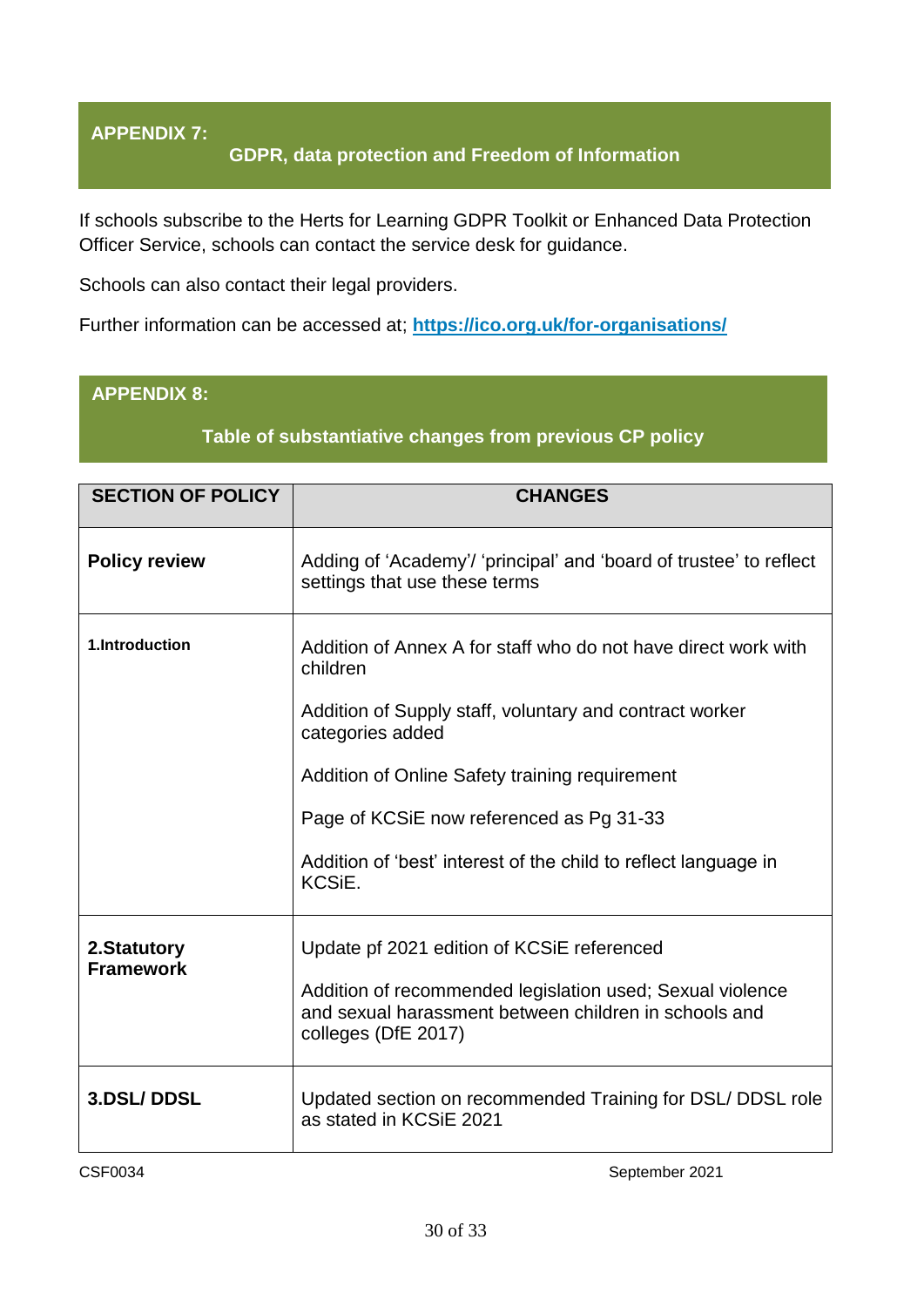| <b>CSF0034</b>                                                                   | September 2021                                                                                                                                                                                                    |
|----------------------------------------------------------------------------------|-------------------------------------------------------------------------------------------------------------------------------------------------------------------------------------------------------------------|
| 8. Confidentiality                                                               | No changes from CP policy 2020                                                                                                                                                                                    |
| <b>7. Record Keeping</b>                                                         | No changes from CP policy 2020                                                                                                                                                                                    |
| 6. Dealing with a<br><b>Disclosure</b>                                           | Area added around Third party disclosures                                                                                                                                                                         |
|                                                                                  | Sexual Exploitation and Child Criminal Exploitation.<br>KCSIE Pg133 referenced in terms of schools PREVENT duty.                                                                                                  |
|                                                                                  | Part 5 of KCSiE referenced as area added in KCSiE 2021<br>relating to Child on Child sexual violence and sexual<br>harassment.<br>Annex B referenced now area of KCSIE relating to Child                          |
|                                                                                  | DSL's 'and their deputies' added to reflect joint responsibility of<br>deputies in reporting concerns related to safeguarding.                                                                                    |
| concerned                                                                        | 'Child protection' added to contact referral due to being<br>renamed by Hertfordshire.                                                                                                                            |
| 5. When to be                                                                    | Removal of Family and Parent descriptions on types of abuse.                                                                                                                                                      |
|                                                                                  | Pg 57 referenced of KCSiE regarding information relating to<br>staff DBS checks                                                                                                                                   |
|                                                                                  | Part 4 of KCSIE area now reflecting responding to allegations<br>against staff                                                                                                                                    |
|                                                                                  | 'Trustee' added                                                                                                                                                                                                   |
|                                                                                  | Annex B KCSIE referenced as area now detailing specific<br>safeguarding issues.                                                                                                                                   |
| safeguarding<br>(Governing Body,<br>proprietors and<br>management<br>committees) | Addition of Annex A added from KCSIE as an condensed<br>version of Part 1 as an alternative option for staff who do not<br>have direct contact working with children (as decided by<br>governors or proprietors). |
| 4. The management of                                                             | 'Employee' added to code of conduct                                                                                                                                                                               |
|                                                                                  | Addition of Supply staff, voluntary and contract worker<br>categorised added.                                                                                                                                     |
|                                                                                  |                                                                                                                                                                                                                   |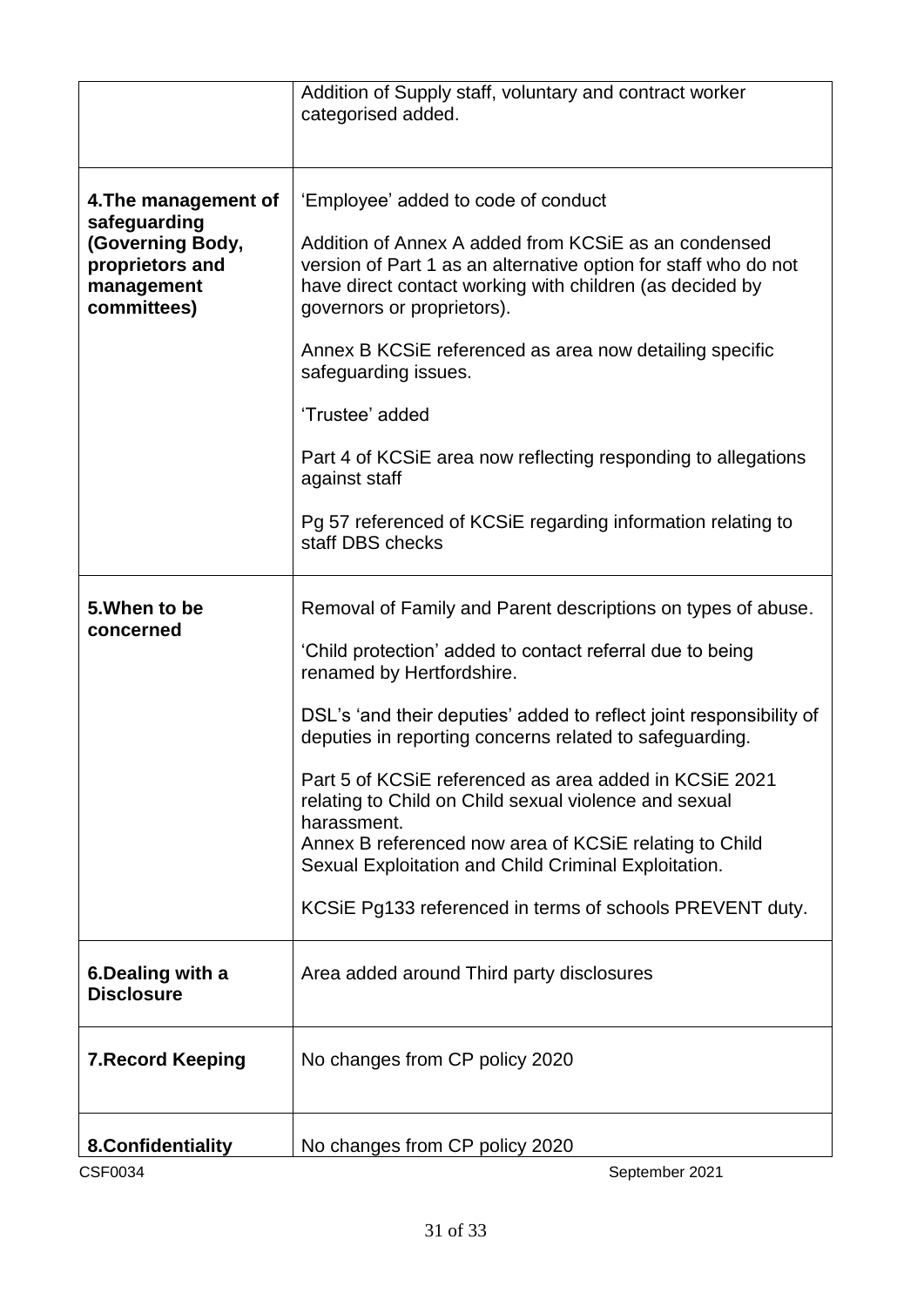| <b>9.School Procedures</b>                                                                                                                                                                                                        | KCSIE Pg 23 now where Reporting pathway flow chart is listed<br>KCSiE Pg 131-132 regarding staff mandatory reporting duty<br>related to Female Genital Mutilation.                                                                                                                                                                |
|-----------------------------------------------------------------------------------------------------------------------------------------------------------------------------------------------------------------------------------|-----------------------------------------------------------------------------------------------------------------------------------------------------------------------------------------------------------------------------------------------------------------------------------------------------------------------------------|
| <b>10.Communication</b><br>with parents                                                                                                                                                                                           | KCSIE Pg 26 regarding student emergency contact details<br>recommendations.<br>Weblink now added for Further guidance around information<br>sharing can be located within; Information sharing Advice for<br>practitioners providing safeguarding services to children,<br>young people, parents and carers (DfE, 2018) document. |
| 11.Allegationsof<br>abuse made against<br>adults who work with<br>children and young<br>people.                                                                                                                                   | Hertfordshire Safeguarding Children Partnership (HSCP)<br>Procedures Manual Section 5.1.5 Managing Allegations<br>Against Adults who work with Children and Young People,<br>referenced.<br>Link to HSCP escalation and complaints procedures included.                                                                           |
| <b>Annex 1. Link to</b><br><b>KCSIE (DfE, 2021)</b><br><b>Part One</b><br>or Annex A:<br><b>Information for all</b><br>school and college<br>staff<br><b>Annex B: Further</b><br>information<br><b>Updates from KCSiE</b><br>2021 | <b>Addition of Annex A</b>                                                                                                                                                                                                                                                                                                        |
| <b>Annex 2. Actions</b><br>where there are<br>concerns about a<br>child                                                                                                                                                           | Now appears on page 23 of KCSiE 2021                                                                                                                                                                                                                                                                                              |
| <b>Annex 3. Ofsted</b><br>school Inspection                                                                                                                                                                                       | New appendix added 2021                                                                                                                                                                                                                                                                                                           |